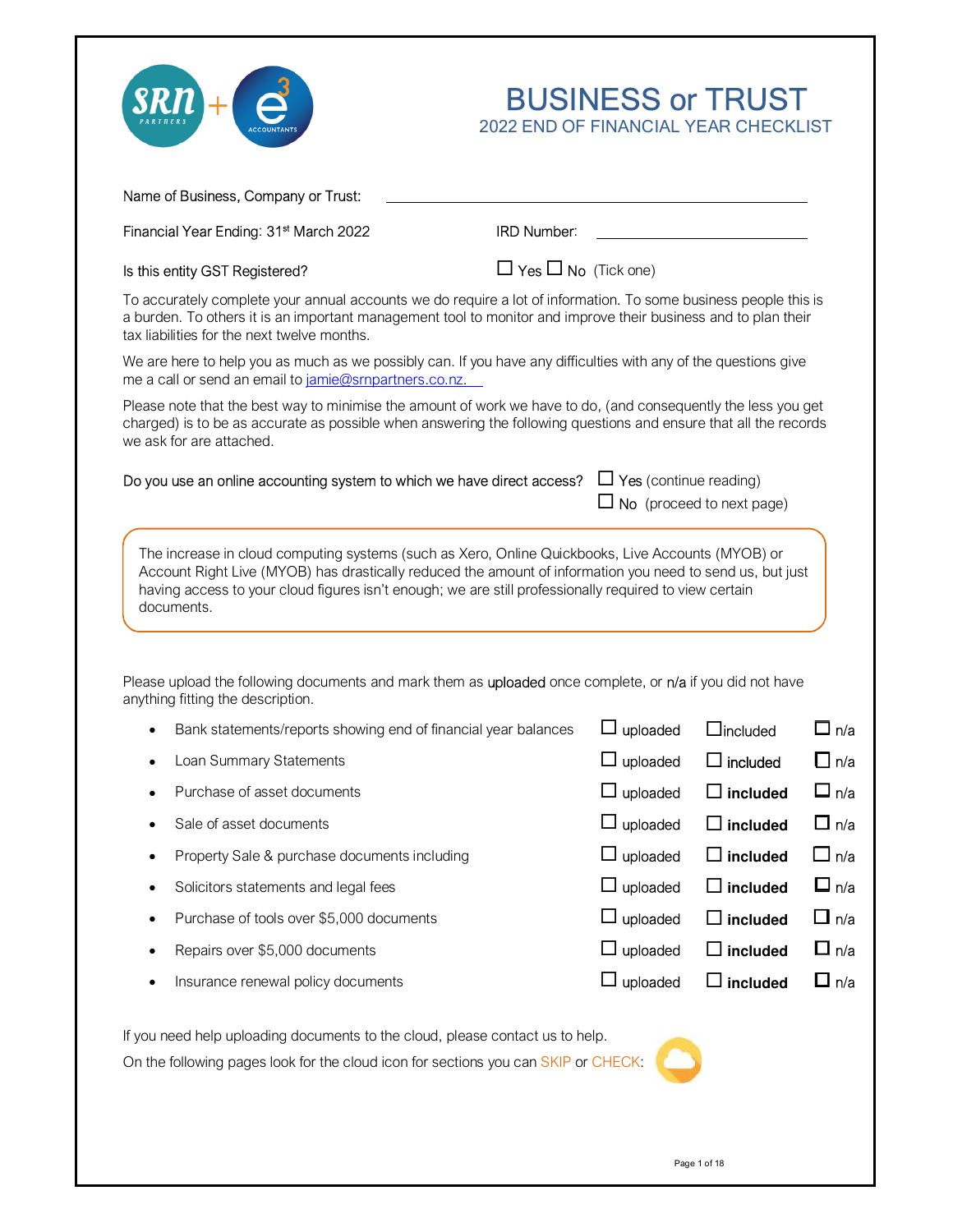| 1. | <b>SUMMARY / CHECKLIST</b>                                                                                                                                                 |                 |                 |               |
|----|----------------------------------------------------------------------------------------------------------------------------------------------------------------------------|-----------------|-----------------|---------------|
|    | The following is a summary of the information we require in order to complete your 2022 Annual Reports.<br>A more detailed description can be found on the next few pages. |                 |                 |               |
|    | Please provide the following as at 31 March 2022:                                                                                                                          |                 |                 |               |
|    | Our Cash on Hand at 31 March 2022 was:                                                                                                                                     | $\$\$           |                 |               |
| ٠  | My ACC Number is:                                                                                                                                                          |                 |                 |               |
| ٠  | GST and FBT Return Work papers (q8)                                                                                                                                        | $\Box$ uploaded | $\Box$ included | $\Box$ n/a    |
| ٠  | Investments (held/purchased/sold) (q16)                                                                                                                                    | uploaded        | $\Box$ included | $\Box$ n/a    |
|    | Cloud-Based Accounting System User? Skip to the next page                                                                                                                  |                 |                 |               |
|    | Computerised Accounting System Back Up (not cloud) (q 2)                                                                                                                   |                 | included        | $\Box$ n/a    |
| ٠  | Manual Cashbook (q 2)                                                                                                                                                      |                 | $\Box$ included | $\Box$ n/a    |
| ٠  | Bank statement for all business accounts as at 31-3-22 (q3)                                                                                                                |                 | included<br>ப   | $\square$ n/a |
| ٠  | Debtors (List of money owed to you) (q4)                                                                                                                                   |                 | $\Box$ included | $\Box$ n/a    |
|    | Creditors (List of money owed by you) (q5)                                                                                                                                 |                 | $\Box$ included | $\Box$ n/a    |
|    | Stock on Hand (q6)                                                                                                                                                         |                 | $\Box$ included | $\Box$ n/a    |
|    | Work in Progress (q6)                                                                                                                                                      |                 | $\Box$ included | $\Box$ n/a    |
|    | Assets (purchased/sold) (q7)                                                                                                                                               |                 | $\Box$ included | $\square$ n/a |
|    | Hire Purchase agreements (q7, 14 and 32)                                                                                                                                   |                 | included        | n/a           |
|    | Loan statement summaries (q9)                                                                                                                                              |                 | $\Box$ included | $\Box$ n/a    |
|    | Wage Records (q11)                                                                                                                                                         |                 | $\Box$ included | □ n/a         |
| ٠  | Home Office Expenses (q15)                                                                                                                                                 |                 | $\Box$ included | ∐ n/a         |
| ٠  | Dividend and Interest Certificates (q16)                                                                                                                                   |                 | $\Box$ included | $\Box$ n/a    |
|    | Repairs & Maintenance Details (q15, 19)                                                                                                                                    |                 | $\Box$ included | $\Box$ n/a    |
|    | Legal Fee Invoices<br>(we require copies of all legal fees)                                                                                                                |                 | $\Box$ included | ∐ n/a         |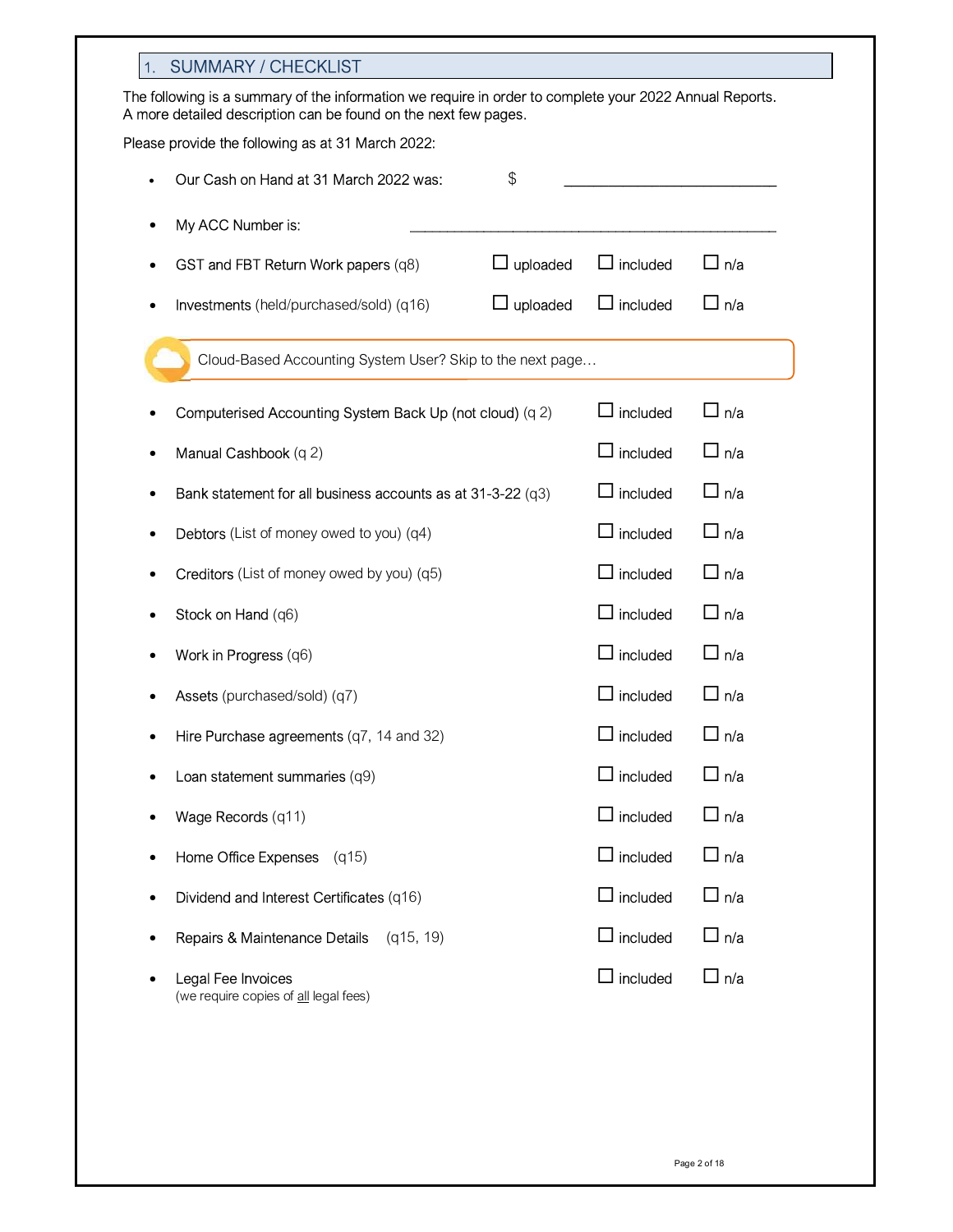| ⊔<br>⊔<br>Note:<br>3.<br>March 2022.<br>principal owing. | What format is your cashbook in?<br>Manual | □<br>□<br>□ | $\rightarrow$ I have emailed a copy of the manual cashbook<br><b>Computer</b> $\rightarrow$ How will you provide your information to us?<br>Cloud (Internet) Based Accounting Program? (See note)<br>An email of General Ledger and Trial Balance?<br>A back-up file (via disc or email)? (See Note below)<br>Emailed zip files are acceptable but only provide <b>part</b> of the required information. Your work <b>cannot</b> be<br>started until this <b>entire</b> checklist is completed, signed and returned to us.<br><b>Bank and Credit Card Statements</b><br>Attach all bank and credit card statements for all of your accounts (cheque, savings etc.) and make sure | $\rightarrow$ File user name and password (if applicable)<br>$\rightarrow$ Brand and exact version of the software used:<br>Brand: Executive Contract of the Contract of the Contract of the Contract of the Contract of the Contract of the Contract of the Contract of the Contract of the Contract of the Contract of the Contract of the Contract of t | Version: |                 | (tick) $\Box$<br>(tick) $\Box$<br>(tick) $\Box$ |
|----------------------------------------------------------|--------------------------------------------|-------------|----------------------------------------------------------------------------------------------------------------------------------------------------------------------------------------------------------------------------------------------------------------------------------------------------------------------------------------------------------------------------------------------------------------------------------------------------------------------------------------------------------------------------------------------------------------------------------------------------------------------------------------------------------------------------------|------------------------------------------------------------------------------------------------------------------------------------------------------------------------------------------------------------------------------------------------------------------------------------------------------------------------------------------------------------|----------|-----------------|-------------------------------------------------|
|                                                          |                                            |             |                                                                                                                                                                                                                                                                                                                                                                                                                                                                                                                                                                                                                                                                                  |                                                                                                                                                                                                                                                                                                                                                            |          |                 |                                                 |
|                                                          |                                            |             |                                                                                                                                                                                                                                                                                                                                                                                                                                                                                                                                                                                                                                                                                  |                                                                                                                                                                                                                                                                                                                                                            |          |                 |                                                 |
|                                                          |                                            |             |                                                                                                                                                                                                                                                                                                                                                                                                                                                                                                                                                                                                                                                                                  |                                                                                                                                                                                                                                                                                                                                                            |          |                 |                                                 |
|                                                          |                                            |             |                                                                                                                                                                                                                                                                                                                                                                                                                                                                                                                                                                                                                                                                                  |                                                                                                                                                                                                                                                                                                                                                            |          |                 |                                                 |
|                                                          |                                            |             |                                                                                                                                                                                                                                                                                                                                                                                                                                                                                                                                                                                                                                                                                  |                                                                                                                                                                                                                                                                                                                                                            |          |                 |                                                 |
|                                                          |                                            |             |                                                                                                                                                                                                                                                                                                                                                                                                                                                                                                                                                                                                                                                                                  |                                                                                                                                                                                                                                                                                                                                                            |          |                 |                                                 |
|                                                          |                                            |             |                                                                                                                                                                                                                                                                                                                                                                                                                                                                                                                                                                                                                                                                                  |                                                                                                                                                                                                                                                                                                                                                            |          |                 |                                                 |
|                                                          |                                            |             |                                                                                                                                                                                                                                                                                                                                                                                                                                                                                                                                                                                                                                                                                  |                                                                                                                                                                                                                                                                                                                                                            |          |                 |                                                 |
|                                                          |                                            |             | Please also attach closing bank statements for each bank loan showing the interest paid and the                                                                                                                                                                                                                                                                                                                                                                                                                                                                                                                                                                                  | you have the first and last bank statements for the financial period, including and overlapping the 31                                                                                                                                                                                                                                                     |          |                 |                                                 |
|                                                          |                                            |             |                                                                                                                                                                                                                                                                                                                                                                                                                                                                                                                                                                                                                                                                                  |                                                                                                                                                                                                                                                                                                                                                            |          |                 |                                                 |
|                                                          |                                            |             | $\rightarrow$ I have attached all relevant bank statements                                                                                                                                                                                                                                                                                                                                                                                                                                                                                                                                                                                                                       |                                                                                                                                                                                                                                                                                                                                                            |          | $\Box$ Included | $\Box$ n/a                                      |
|                                                          |                                            |             | $\rightarrow$ I have attached all relevant credit card statements                                                                                                                                                                                                                                                                                                                                                                                                                                                                                                                                                                                                                |                                                                                                                                                                                                                                                                                                                                                            |          | Included        | $\square$ n/a                                   |
|                                                          |                                            |             | $\rightarrow$ I have clearly distinguished any personal expenditure                                                                                                                                                                                                                                                                                                                                                                                                                                                                                                                                                                                                              |                                                                                                                                                                                                                                                                                                                                                            |          | $\Box$ Yes      | ⊡n/a                                            |
|                                                          |                                            |             | $\rightarrow$ I have attached a bank reconciliation as at 31 Mar 2020<br>(including all unpresented cheques and deposits)                                                                                                                                                                                                                                                                                                                                                                                                                                                                                                                                                        |                                                                                                                                                                                                                                                                                                                                                            |          | $\Box$ Included | $\Box$ n/a                                      |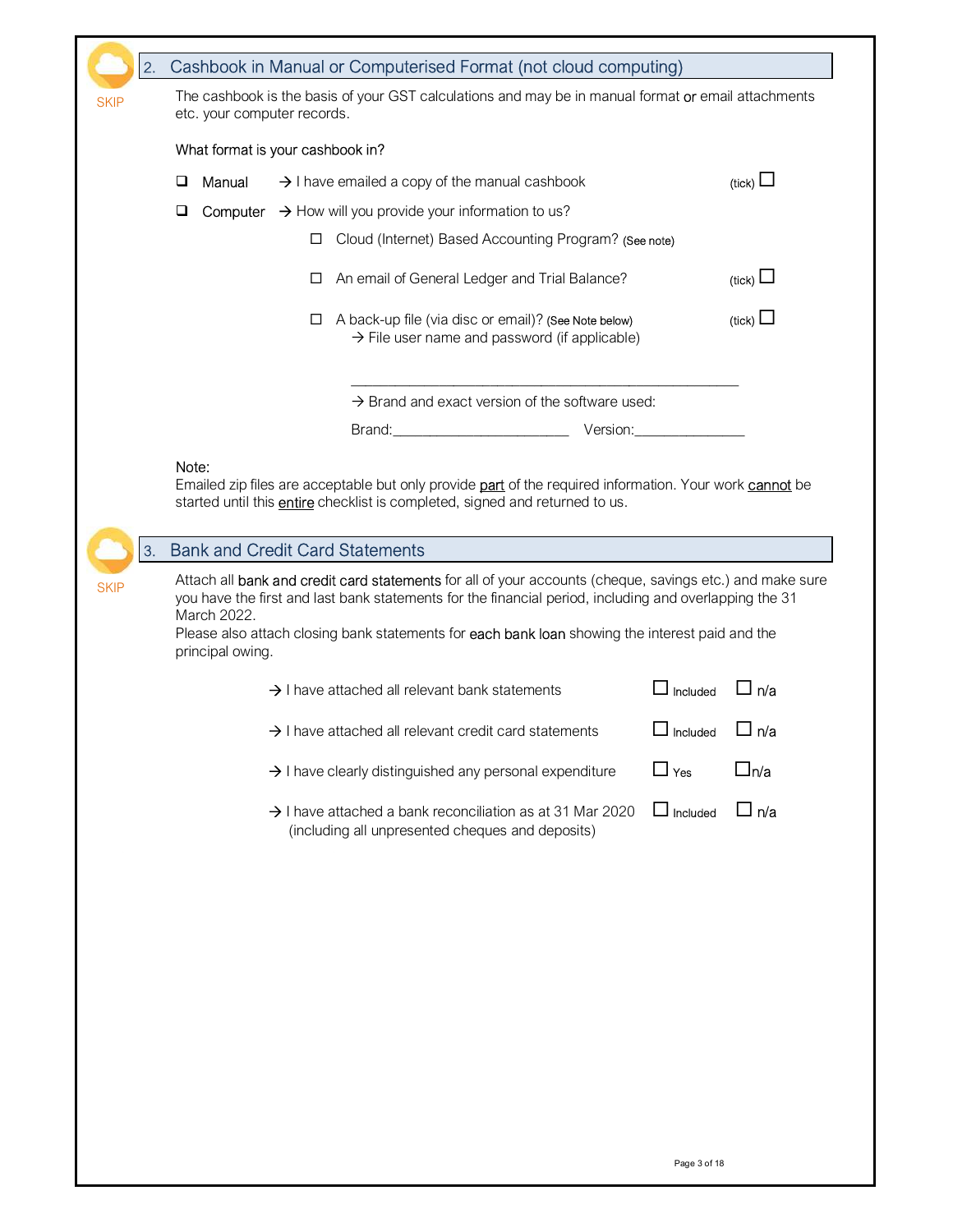# Balance Sheet Items

 $\mathsf{I}$ 

|                | 4.                   | <b>Accounts Receivable / Debtors</b>               |                                                                                                                                                                                                                                                                                                  |                                |
|----------------|----------------------|----------------------------------------------------|--------------------------------------------------------------------------------------------------------------------------------------------------------------------------------------------------------------------------------------------------------------------------------------------------|--------------------------------|
| <b>SKIP</b>    |                      |                                                    | Please attach details of all amounts owing to the business or complete the attached schedule The<br>amounts owing are as at the last day of the financial year (31 <sup>st</sup> March). Ensure all bad debts have been<br>written off before balance date and deleted from the list of debtors. |                                |
|                |                      |                                                    | $\rightarrow$ I have provided a list of bad debts written off<br>(Note: ticking 'n/a' means you had no bad debts to write off)                                                                                                                                                                   | $\sqcup$ Included<br>∐ n/a     |
|                |                      |                                                    | $\rightarrow$ I have emailed details of all amounts owing                                                                                                                                                                                                                                        | $\mathrel{\mathsf{I}}$ Emailed |
| 5 <sub>1</sub> |                      | <b>Accounts Payable / Creditors</b>                |                                                                                                                                                                                                                                                                                                  |                                |
| <b>SKIP</b>    |                      |                                                    | These are the amounts owing by you to trade creditors as at the last day of the financial year $(31^{st}$<br>March). Please attach details or complete the attached schedule. State what each amount owing is for<br>e.g. stationery, power, telephone, raw materials, stock, etc.               |                                |
|                |                      |                                                    | $\rightarrow$ I have emailed details of Accounts Payable/Creditors                                                                                                                                                                                                                               | $\exists$ Emailed              |
| 6.             |                      | Stock on Hand Value and Work in Progress           |                                                                                                                                                                                                                                                                                                  |                                |
| <b>CHECK</b>   |                      |                                                    | Did you have any stock on hand and/or work in progress as at 31 March 2022?                                                                                                                                                                                                                      |                                |
|                | No<br>□              | $\rightarrow$ Go to next numbered section heading  |                                                                                                                                                                                                                                                                                                  |                                |
|                | □<br><b>Yes</b>      |                                                    | $\rightarrow$ Have you included this figures/these figures in your cloud system already?                                                                                                                                                                                                         |                                |
|                |                      | □                                                  | Yes Already in the cloud (go to next numbered section heading)                                                                                                                                                                                                                                   |                                |
|                |                      | ப                                                  | No (Answer the question below)                                                                                                                                                                                                                                                                   |                                |
|                |                      | records should be kept substantiating this figure. | Stock must be valued at the lower of cost or market selling value (excluding GST). Detailed stock                                                                                                                                                                                                |                                |
|                |                      |                                                    | Is your stock livestock? If yes, please provide numbers and age                                                                                                                                                                                                                                  |                                |
|                | <b>Raw Materials</b> |                                                    | $\mathbb S$<br>(ex GST)                                                                                                                                                                                                                                                                          |                                |
|                |                      |                                                    | \$<br>(ex GST) (incl. cost of production)                                                                                                                                                                                                                                                        |                                |
|                | Work in Progress     |                                                    |                                                                                                                                                                                                                                                                                                  |                                |
|                |                      |                                                    | (Work in Progress includes the cost of work completed but not yet invoiced as at 31 March 2021.)                                                                                                                                                                                                 |                                |
|                |                      | Goods for Resale<br>Goods Taken for Own Use        | (ex GST) (incl. transport and insurance costs)<br>\$<br>(ex GST)                                                                                                                                                                                                                                 |                                |
| 7.             |                      |                                                    | Assets Purchased and/or Sold During Financial Year                                                                                                                                                                                                                                               |                                |
|                |                      |                                                    | Has your business purchased and/or sold any assets during the financial year?                                                                                                                                                                                                                    |                                |
| SKIP           | <b>No</b><br>ΙI      | $\rightarrow$ Go to next numbered section heading  |                                                                                                                                                                                                                                                                                                  |                                |
|                | Yes<br>⊔             |                                                    | $\rightarrow$ Please complete and/or supply the items listed below:                                                                                                                                                                                                                              |                                |
|                |                      | loan agreements or leases etc.                     | $\rightarrow$ I have included copies of any hire purchase documents,                                                                                                                                                                                                                             | $\Box$ Included $\Box$ n/a     |
|                |                      |                                                    | $\rightarrow$ I have included invoices/copies of any Sale and Purchase                                                                                                                                                                                                                           |                                |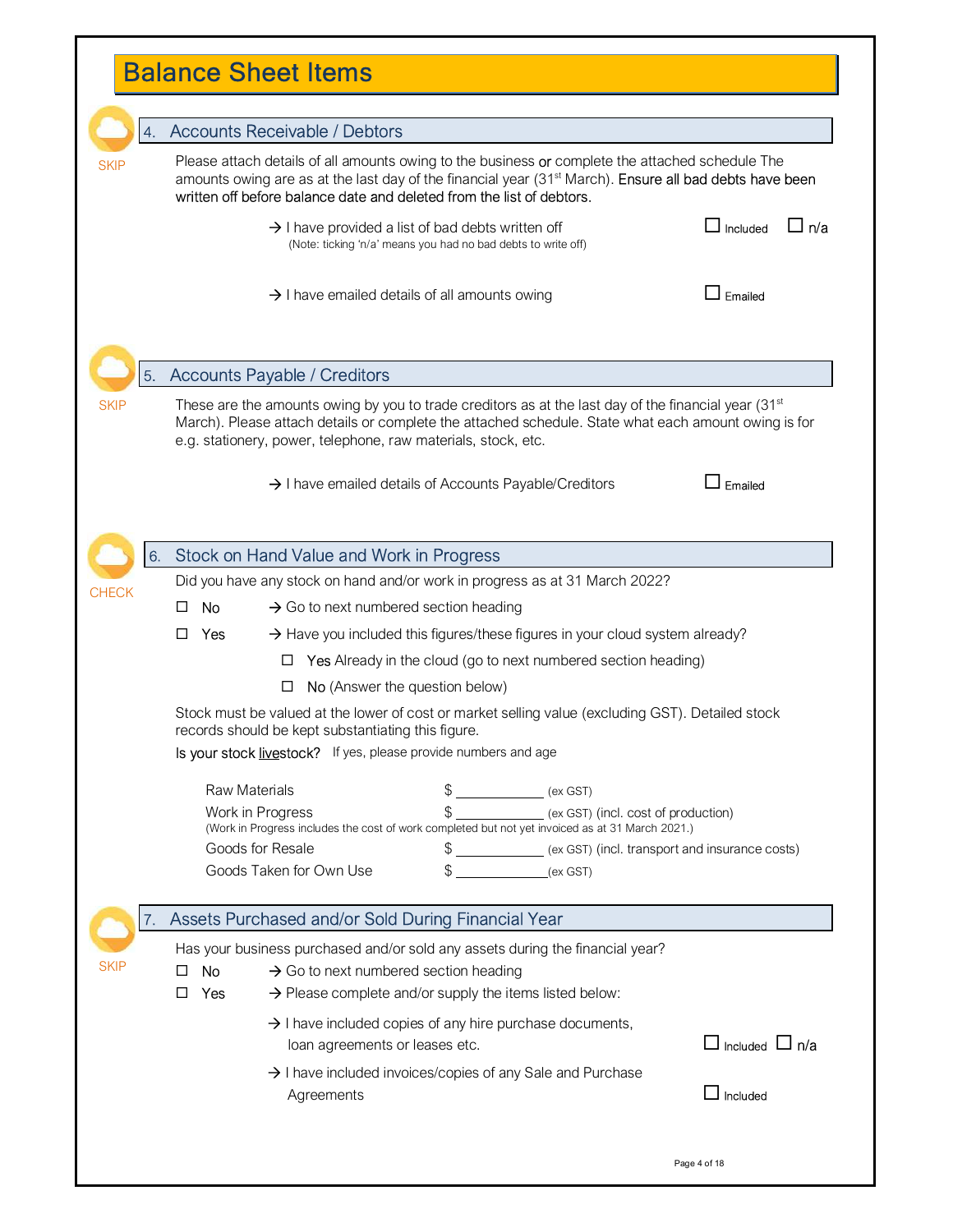| 8.           |               | <b>Inland Revenue Department</b>                                                                            |
|--------------|---------------|-------------------------------------------------------------------------------------------------------------|
| <b>CHECK</b> |               | B. Do you process your own GST and/or FBT returns?                                                          |
|              | No<br>⊔       | $\rightarrow$ Go to next numbered section heading                                                           |
|              | □<br>Yes      | $\rightarrow$ Please enclose the following:<br>Work papers showing how GST was calculated                   |
|              |               | (Note: ticking 'n/a' means you had no GST during the year)                                                  |
|              |               | $\Box$ uploaded $\Box$ included $\Box$ n/a                                                                  |
|              |               | Work papers showing how FBT was calculated<br>(Note: ticking 'n/a' means you had no FBT during the year)    |
|              |               | $\Box$ uploaded $\Box$ included $\Box$ n/a                                                                  |
|              |               |                                                                                                             |
| 9.           |               | Mortgages and other Loans                                                                                   |
| <b>CHECK</b> |               | Does your business have an existing mortgage or loan that has funded or partly funded your business?        |
|              | No<br>$\perp$ | $\rightarrow$ Proceed to next numbered section heading                                                      |
|              | Yes<br>□      | $\rightarrow$ I have attached a statement or closing balance as at 31/03/22 $\Box$ uploaded $\Box$ included |
|              |               | $\rightarrow$ All statements regarding bank loans showing the interest                                      |
|              |               | uploaded $\Box$ included<br>$\Box$<br>paid and principal owing have been attached                           |
|              |               | > Has this entity raised a new mortgage or loan during the year?<br>$\square$ No                            |
|              |               | $\rightarrow$ Proceed to next numbered section heading                                                      |
|              |               | $\Box$ Yes<br>$\rightarrow$ Please answer the following questions:                                          |
|              |               | The name of the mortgagee or lender:                                                                        |
|              |               | The term of the loan:                                                                                       |
|              |               | \$<br>The full amount borrowed:                                                                             |
|              |               | Commencement date and repayment dates (or schedule of payments)                                             |
|              |               |                                                                                                             |
|              |               |                                                                                                             |
|              |               |                                                                                                             |
|              |               | The nature of the security taken                                                                            |
|              |               | The purpose of the loan                                                                                     |
|              |               | The rate of interest                                                                                        |
|              |               | If applicable, any Break Fees on repaid loans                                                               |
|              |               |                                                                                                             |
|              |               |                                                                                                             |
|              |               |                                                                                                             |
|              |               | Page 5 of 18                                                                                                |
|              |               |                                                                                                             |
|              |               |                                                                                                             |
|              |               |                                                                                                             |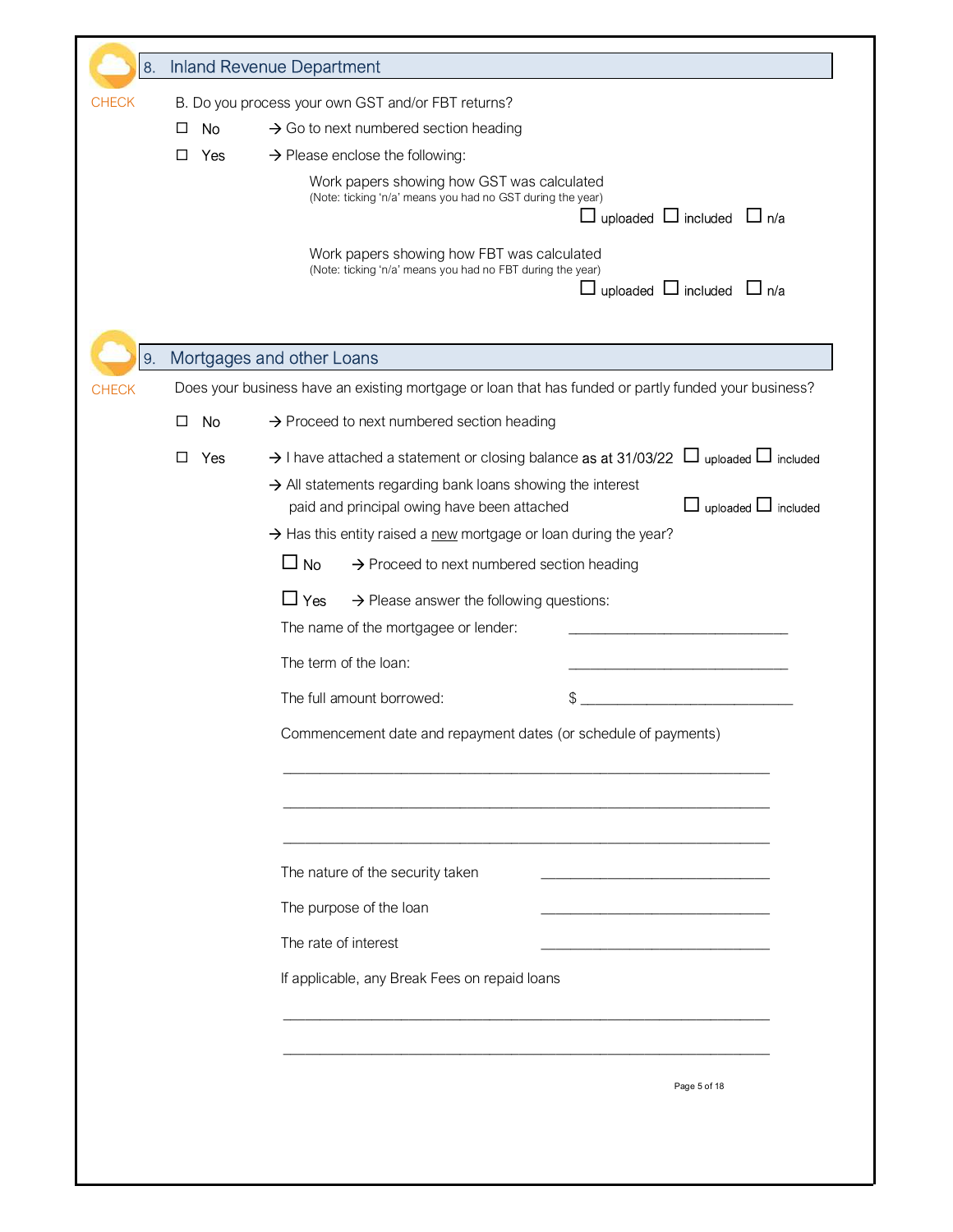|              |           | 10. Retentions & Deposits in Advance                                                                                                   |
|--------------|-----------|----------------------------------------------------------------------------------------------------------------------------------------|
|              |           | Did you have any retentions and/or deposits paid in advance as at 31 March 2022?                                                       |
| <b>SKIP</b>  | No.<br>ΙI | $\rightarrow$ Go to next numbered section heading                                                                                      |
|              | Yes<br>П  | $\rightarrow$ Answer the question below                                                                                                |
|              |           | Please supply a list of retention's not due for payment as at 31 March. Indicate if they are included in                               |
|              |           | the Accounts Receivable list that you have supplied.                                                                                   |
|              |           | $\rightarrow$ I have provided a list of retentions and terms and conditions<br>Included<br>relating to them                            |
|              |           | <b>Profit and Loss Items</b>                                                                                                           |
|              | 11. Wages |                                                                                                                                        |
| <b>CHECK</b> |           | Did you employ staff at any stage during the year?                                                                                     |
|              | No<br>ΙI  | $\rightarrow$ Proceed to next numbered section heading                                                                                 |
|              | П<br>Yes  | $\rightarrow$ Please provide the following:                                                                                            |
|              |           | $\Box$ Cloud: SKIP $\Box$ included<br>ayroll summary for the whole year<br>1.P<br>(including non-taxable allowances paid to employees) |
|              |           | $\Box$ uploaded<br>$\Box$ included<br>2.A<br>list of holiday pay outstanding at 31 <sup>st</sup> March 2022                            |
|              |           | (leave taken in April 2022 and May 2022 should also be noted)                                                                          |
|              |           | $\Box$ Yes<br>3.<br>Wage Subsidy information                                                                                           |
|              |           | 12. Non Business Income                                                                                                                |
| <b>CHECK</b> |           | Was any non-business income banked into your business account? (e.g: capital investment)                                               |
|              | No        | $\rightarrow$ Proceed to next numbered section heading                                                                                 |
|              | Yes<br>П  | $\rightarrow$ Please provide the details below or attach a schedule with all details:                                                  |
|              |           | Date: Date:                                                                                                                            |
|              |           | \$<br>Date:                                                                                                                            |
|              |           | OR: I have uploaded or included all relevant details<br>$\Box$ included<br>$\Box$ uploaded                                             |
|              |           |                                                                                                                                        |
|              |           |                                                                                                                                        |
|              |           | 13. Personal Funds Used for Business Expenses                                                                                          |
|              |           | Did you spend personal funds on legitimate business expenses?                                                                          |
|              | No<br>□   | $\rightarrow$ Proceed to next numbered section heading                                                                                 |
|              | □<br>Yes  | $\rightarrow$ Please tick one of the following options:                                                                                |
|              |           | I have already included these expenses in another question $\Box$ already included<br>$\circ$                                          |
|              |           | OR:                                                                                                                                    |
|              |           | uploaded or included<br>I have provided a schedule including all relevant details                                                      |
|              |           | OR:                                                                                                                                    |
|              |           | I can provide the details because there are only a few:<br>see below<br>$\circ$                                                        |
| <b>CHECK</b> |           | \$                                                                                                                                     |
|              |           |                                                                                                                                        |
|              |           | \$                                                                                                                                     |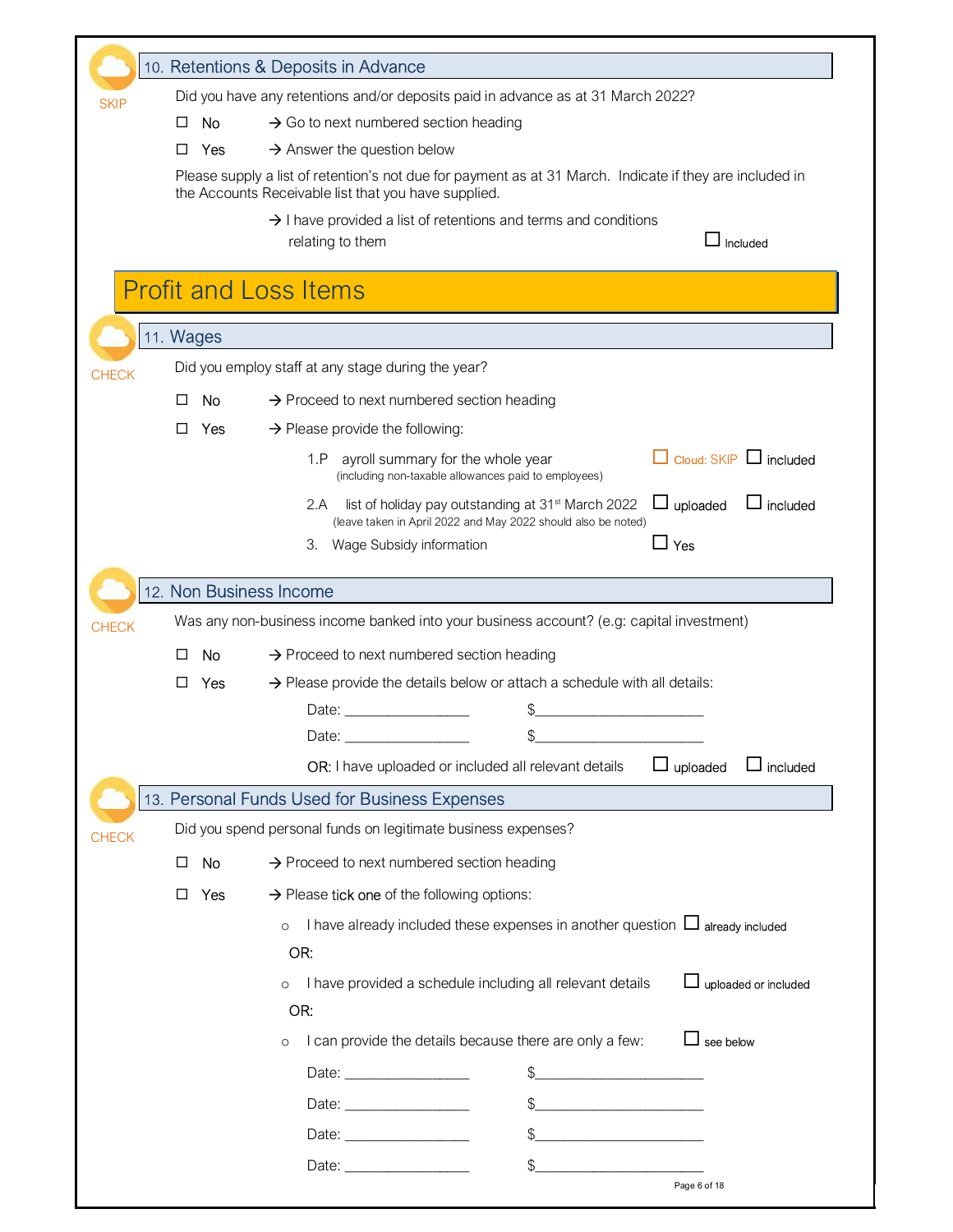|              |              | 14. Motor Vehicle Expenses |     |                                                                                                                                                                                                          |                                                                                                                                                                                                                                                                                                                                                                     |
|--------------|--------------|----------------------------|-----|----------------------------------------------------------------------------------------------------------------------------------------------------------------------------------------------------------|---------------------------------------------------------------------------------------------------------------------------------------------------------------------------------------------------------------------------------------------------------------------------------------------------------------------------------------------------------------------|
| <b>CHECK</b> |              |                            |     | Does your business use a vehicle?<br>(Either your personal vehicle or a vehicle owned/leased by the business.)                                                                                           |                                                                                                                                                                                                                                                                                                                                                                     |
|              | $\mathsf{L}$ | No                         |     | $\rightarrow$ Proceed to next numbered section heading                                                                                                                                                   |                                                                                                                                                                                                                                                                                                                                                                     |
|              | ⊔            | Yes                        |     | $\rightarrow$ a.) Did you buy, lease or hire purchase a new or second hand vehicle(s) since the 1st                                                                                                      |                                                                                                                                                                                                                                                                                                                                                                     |
|              |              |                            |     | April 2021?                                                                                                                                                                                              |                                                                                                                                                                                                                                                                                                                                                                     |
|              |              |                            |     | Yes                                                                                                                                                                                                      | $\rightarrow$ please attach a copy of the agreement(s) $\Box$ uploaded $\Box$ included                                                                                                                                                                                                                                                                              |
|              |              |                            | □   | $\rightarrow$ Proceed to b.<br><b>No</b>                                                                                                                                                                 |                                                                                                                                                                                                                                                                                                                                                                     |
|              |              |                            |     | $\rightarrow$ b.) Do you pay FBT on motor vehicles?                                                                                                                                                      |                                                                                                                                                                                                                                                                                                                                                                     |
|              |              |                            | □   | $\rightarrow$ Proceed to next numbered section heading<br><b>Yes</b>                                                                                                                                     |                                                                                                                                                                                                                                                                                                                                                                     |
|              |              |                            | □   | $\rightarrow$ Please provide the following:<br>No.<br>Type of vehicle:                                                                                                                                   |                                                                                                                                                                                                                                                                                                                                                                     |
|              |              |                            |     | Business distance travelled:                                                                                                                                                                             |                                                                                                                                                                                                                                                                                                                                                                     |
|              |              |                            |     | Total distance travelled:                                                                                                                                                                                |                                                                                                                                                                                                                                                                                                                                                                     |
|              |              |                            |     | Tick either:                                                                                                                                                                                             |                                                                                                                                                                                                                                                                                                                                                                     |
|              |              |                            |     | I have attached a copy of the Logbook                                                                                                                                                                    | $\Box$ uploaded $\Box$ included                                                                                                                                                                                                                                                                                                                                     |
|              |              |                            | OR: |                                                                                                                                                                                                          |                                                                                                                                                                                                                                                                                                                                                                     |
|              |              |                            |     | Here is the percentage the vehicle is used for business:                                                                                                                                                 | $\%$                                                                                                                                                                                                                                                                                                                                                                |
|              |              |                            |     |                                                                                                                                                                                                          |                                                                                                                                                                                                                                                                                                                                                                     |
|              |              |                            |     | Note: Logbooks show journey details such as dates, purpose of travel and<br>distance travelled. (A logbook need only be kept for a representative three-<br>month period and up-dated every three years) |                                                                                                                                                                                                                                                                                                                                                                     |
|              |              | 15. Home Office Expenses   |     |                                                                                                                                                                                                          |                                                                                                                                                                                                                                                                                                                                                                     |
|              |              |                            |     | Do you use your home for any business activity?                                                                                                                                                          |                                                                                                                                                                                                                                                                                                                                                                     |
|              | $\perp$      | No                         |     | $\rightarrow$ Proceed to next numbered section heading                                                                                                                                                   |                                                                                                                                                                                                                                                                                                                                                                     |
|              | □            | Yes                        |     | $\rightarrow$ I have completed the following:                                                                                                                                                            | ∟ Completed                                                                                                                                                                                                                                                                                                                                                         |
|              |              |                            |     | Total floor area of home (in square metres):                                                                                                                                                             |                                                                                                                                                                                                                                                                                                                                                                     |
|              |              |                            |     | Floor area used for business (in square metres):                                                                                                                                                         |                                                                                                                                                                                                                                                                                                                                                                     |
|              |              |                            |     | House and contents insurance:                                                                                                                                                                            | $\begin{picture}(20,10) \put(0,0){\vector(1,0){100}} \put(15,0){\vector(1,0){100}} \put(15,0){\vector(1,0){100}} \put(15,0){\vector(1,0){100}} \put(15,0){\vector(1,0){100}} \put(15,0){\vector(1,0){100}} \put(15,0){\vector(1,0){100}} \put(15,0){\vector(1,0){100}} \put(15,0){\vector(1,0){100}} \put(15,0){\vector(1,0){100}} \put(15,0){\vector(1,0){100}} \$ |
|              |              |                            |     | Interest Paid on Personal Home Mortgages:                                                                                                                                                                |                                                                                                                                                                                                                                                                                                                                                                     |
|              |              |                            |     | Annual Rates (both land and water):                                                                                                                                                                      |                                                                                                                                                                                                                                                                                                                                                                     |
|              |              |                            |     | Repairs and Maintenance (attach breakdown):                                                                                                                                                              |                                                                                                                                                                                                                                                                                                                                                                     |
|              |              |                            |     | Other House Expenses (specify):                                                                                                                                                                          | $\mathbb{S}$                                                                                                                                                                                                                                                                                                                                                        |
|              |              |                            |     | Telephone Rental (including Internet):                                                                                                                                                                   | $\frac{1}{2}$                                                                                                                                                                                                                                                                                                                                                       |
|              |              |                            |     | <b>Business Toll Calls:</b>                                                                                                                                                                              |                                                                                                                                                                                                                                                                                                                                                                     |
| <b>CHECK</b> |              |                            |     | Power / Heating:                                                                                                                                                                                         | $\mathbb{S}$                                                                                                                                                                                                                                                                                                                                                        |

Page 7 of 18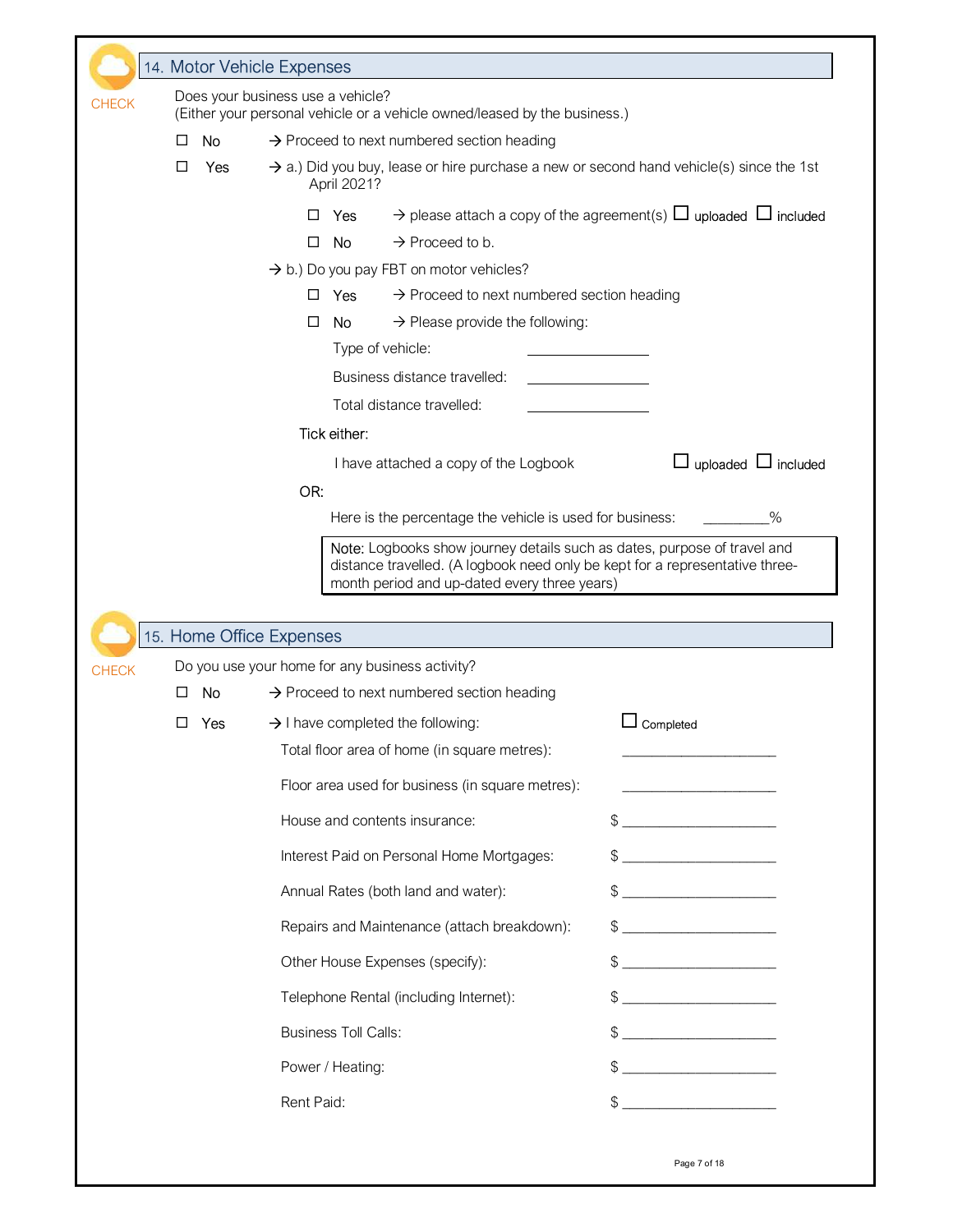|              |                     | 16. Income from Investments                                                                                                                                                                                                                |                                 |
|--------------|---------------------|--------------------------------------------------------------------------------------------------------------------------------------------------------------------------------------------------------------------------------------------|---------------------------------|
| <b>CHECK</b> |                     | Do your trust, company or partnership have or receive any income from investments during the year<br>ended 31 March 2022?                                                                                                                  |                                 |
|              | No<br>□<br>Yes<br>⊔ | $\rightarrow$ Go to next numbered section heading<br>$\rightarrow$ Read Notes 1 and 2, then continue with next question below<br>Note 1: You will need to provide complete portfolio reports, not just the Interest & Dividend Income Page |                                 |
|              |                     | Note 2: This section relates only to income and investments relating to the entity named on the first page<br>of this questionnaire; all personal income and investments will be included on your Personal Tax Return                      |                                 |
|              |                     | Did your trust, company or partnership have or receive:                                                                                                                                                                                    |                                 |
|              |                     | a) any <b>Interest</b> earned in New Zealand?                                                                                                                                                                                              |                                 |
|              | $\Box$ No           | $\rightarrow$ go to next question                                                                                                                                                                                                          |                                 |
|              | $\Box$ Yes          | $\rightarrow$ all relevant certificates, notices, advices etc are attached                                                                                                                                                                 | uploaded $\Box$ included        |
|              |                     | b) any <b>Dividends</b> from New Zealand companies?                                                                                                                                                                                        |                                 |
|              | $\Box$ No           | $\rightarrow$ go to next question                                                                                                                                                                                                          |                                 |
|              | $\Box$ Yes          | $\rightarrow$ all relevant certificates, notices, advices etc are attached                                                                                                                                                                 | uploaded $\Box$ included        |
|              |                     | c) any income from a Portfolio Investment Entity (PIE)?                                                                                                                                                                                    |                                 |
|              | $\Box$ No           | $\rightarrow$ go to next question                                                                                                                                                                                                          |                                 |
|              | $\Box$ Yes          | $\rightarrow$ all relevant certificates, notices, advices etc are attached                                                                                                                                                                 | uploaded L included             |
|              |                     | d) any <b>Australian shares</b> ?(include any OM-IP Funds and unlisted shares here)                                                                                                                                                        |                                 |
|              | $\Box$ No           | $\rightarrow$ go to next question                                                                                                                                                                                                          |                                 |
|              | $\Box$ Yes          | $\rightarrow$ Please provide details of cost of all shares.<br>I have attached all relevant dividend statements,<br>$\circ$<br>purchase and sales notes                                                                                    | uploaded $\Box$ included        |
|              |                     | e) any other foreign shares, listed or unlisted?                                                                                                                                                                                           |                                 |
|              | $\Box$ No           | $\rightarrow$ go to next question                                                                                                                                                                                                          |                                 |
|              | <b>Yes</b><br>ப     | $\rightarrow$ Please provide details of cost of shares, if inherited provide the date they were<br>transferred to you.<br>I have attached all relevant dividend statements,                                                                |                                 |
| $\uparrow$   |                     | purchase and sales notes<br>any investments in foreign unit trusts (including \$NZ Macquarie Gilt Edge Access Accounts)?                                                                                                                   | uploaded $\Box$ included        |
|              | $\Box$ No           | $\rightarrow$ go to next question                                                                                                                                                                                                          |                                 |
|              | □ Yes               | $\rightarrow$ Please supply all details of cost of units purchased over the years and all income<br>distributed between 1 Apr 21 and 31 Mar 22.                                                                                            |                                 |
|              |                     | All details have been provided                                                                                                                                                                                                             | $\Box$ uploaded $\Box$ included |
|              |                     | g) any investments in foreign life insurance, endowment policies etc?                                                                                                                                                                      |                                 |
|              | $\Box$ No           | $\rightarrow$ go to next question                                                                                                                                                                                                          |                                 |
|              | □ Yes               | $\rightarrow$ Please provide all details including costs.                                                                                                                                                                                  |                                 |
|              |                     | All details have been provided<br>$\circ$                                                                                                                                                                                                  | $\Box$ uploaded $\Box$ included |
|              |                     | Note: Do not include a policy entered into in New Zealand with a company having<br>offices in New Zealand.                                                                                                                                 |                                 |
|              |                     | h) any investments in foreign superannuation, foreign annuity or foreign pension funds?                                                                                                                                                    |                                 |
|              | $\Box$ No           | $\rightarrow$ go to next question                                                                                                                                                                                                          |                                 |
|              | □ Yes               | $\rightarrow$ Please provide details including amount invested over the years.                                                                                                                                                             |                                 |
|              |                     | All details have been provided<br>$\circ$                                                                                                                                                                                                  | $\Box$ uploaded $\Box$ included |
|              |                     |                                                                                                                                                                                                                                            | Page 8 of 18                    |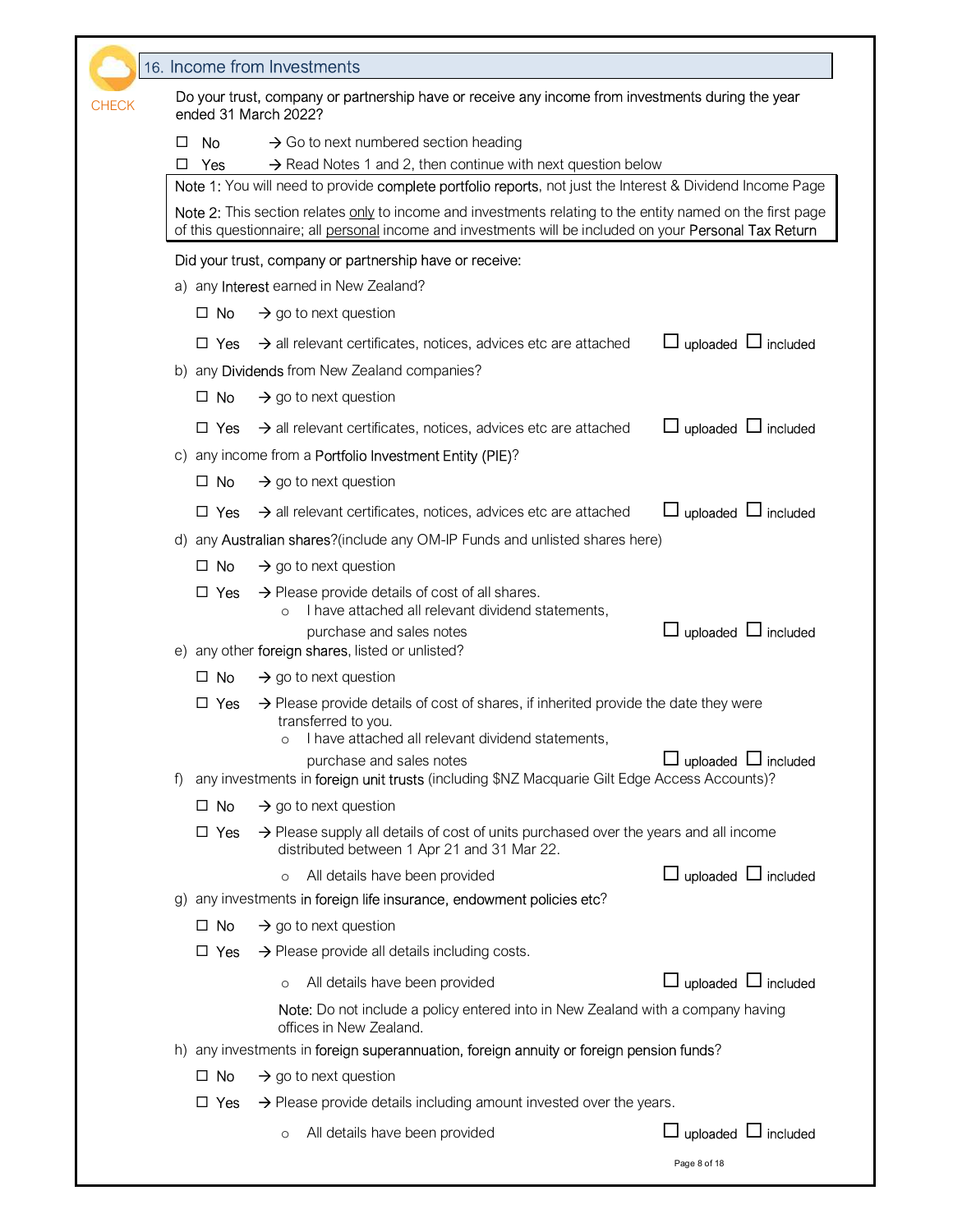|              | I)           |                  | any other kind of foreign equity scheme?                                                                                                                                                                                   |                                 |
|--------------|--------------|------------------|----------------------------------------------------------------------------------------------------------------------------------------------------------------------------------------------------------------------------|---------------------------------|
|              |              | $\Box$ No        | $\rightarrow$ go to next question                                                                                                                                                                                          |                                 |
|              |              | $\Box$ Yes       | $\rightarrow$ Please provide details.                                                                                                                                                                                      |                                 |
|              |              |                  | All details have been provided<br>$\circ$                                                                                                                                                                                  | $\Box$ uploaded $\Box$ included |
|              | $\mathbf{I}$ |                  | Does this business, together with associated persons, have a 10% or more income interest in any                                                                                                                            |                                 |
|              |              |                  | overseas company?                                                                                                                                                                                                          |                                 |
|              |              | $\Box$ No        | $\rightarrow$ Go to the next question                                                                                                                                                                                      |                                 |
|              |              | □ Yes            | $\rightarrow$ I have attached details of the relevant shareholding                                                                                                                                                         | $\Box$ uploaded $\Box$ included |
|              |              | 17. Other Income |                                                                                                                                                                                                                            |                                 |
| <b>CHECK</b> |              |                  | Does your trust, company or partnership have or receive any other income during the year ended<br>31 March 2022 that has not been covered already in this checklist?                                                       |                                 |
|              | □            | No.              | $\rightarrow$ Go to next numbered section heading                                                                                                                                                                          |                                 |
|              | □            | Yes              | $\rightarrow$ Continue with next question below                                                                                                                                                                            |                                 |
|              | a)           |                  | any Estate or Trust income not already included in this document?                                                                                                                                                          |                                 |
|              |              | $\Box$ No        | $\rightarrow$ go to next question                                                                                                                                                                                          |                                 |
|              |              | $\Box$ Yes       | $\rightarrow$ I have attached details this income                                                                                                                                                                          | $\Box$ uploaded $\Box$ included |
|              | b)           |                  | any Overseas Income not already included in this document?                                                                                                                                                                 |                                 |
|              |              | $\Box$ No        | $\rightarrow$ go to next question                                                                                                                                                                                          |                                 |
|              |              | $\Box$ Yes       | $\rightarrow$ I have attached details this income                                                                                                                                                                          | $\Box$ uploaded $\Box$ included |
|              | C)           |                  | any Partnership Income?                                                                                                                                                                                                    |                                 |
|              |              | $\Box$ No        | $\rightarrow$ go to next question                                                                                                                                                                                          |                                 |
|              |              | $\Box$ Yes       | $\rightarrow$ I have attached details this income                                                                                                                                                                          | $\Box$ uploaded $\Box$ include  |
|              | d)           |                  | any Shareholder's/Director's Income from a company (or trading trust)?                                                                                                                                                     |                                 |
|              |              | No<br>□          | $\rightarrow$ go to next question                                                                                                                                                                                          |                                 |
|              |              | П.<br>Yes        | $\rightarrow$ I have attached details this income                                                                                                                                                                          | ∟ uploaded ∟ included           |
|              |              |                  | Company Name:                                                                                                                                                                                                              |                                 |
|              |              |                  | Company Name:                                                                                                                                                                                                              |                                 |
|              | e)           |                  | does your company (or trading trust) above receive 80% or more of its income from one source for<br>personal services or one or more sources which are related? (e.g: two companies having much the<br>same shareholding.) |                                 |
|              |              | $\Box$ No        | $\rightarrow$ go to next question                                                                                                                                                                                          |                                 |
|              |              | $\Box$ Yes       | $\rightarrow$ (we will contact you to clarify the details)                                                                                                                                                                 |                                 |
|              | f            |                  | any Rental Income?                                                                                                                                                                                                         |                                 |
|              |              | $\square$ No     | $\rightarrow$ go to next question                                                                                                                                                                                          |                                 |
|              |              | $\Box$ Yes       | $\rightarrow$ I have completed a Rental Property Checklist<br>(This is available from our website where you got this checklist)                                                                                            | $\Box$ uploaded $\Box$ included |
|              | g)           |                  | income from any other source?                                                                                                                                                                                              |                                 |
|              |              | $\Box$ No        | $\rightarrow$ go to next question                                                                                                                                                                                          |                                 |
|              |              | $\Box$ Yes       | $\rightarrow$ I have supplied full details of this income                                                                                                                                                                  | $\Box$ uploaded $\Box$ included |
|              |              |                  |                                                                                                                                                                                                                            |                                 |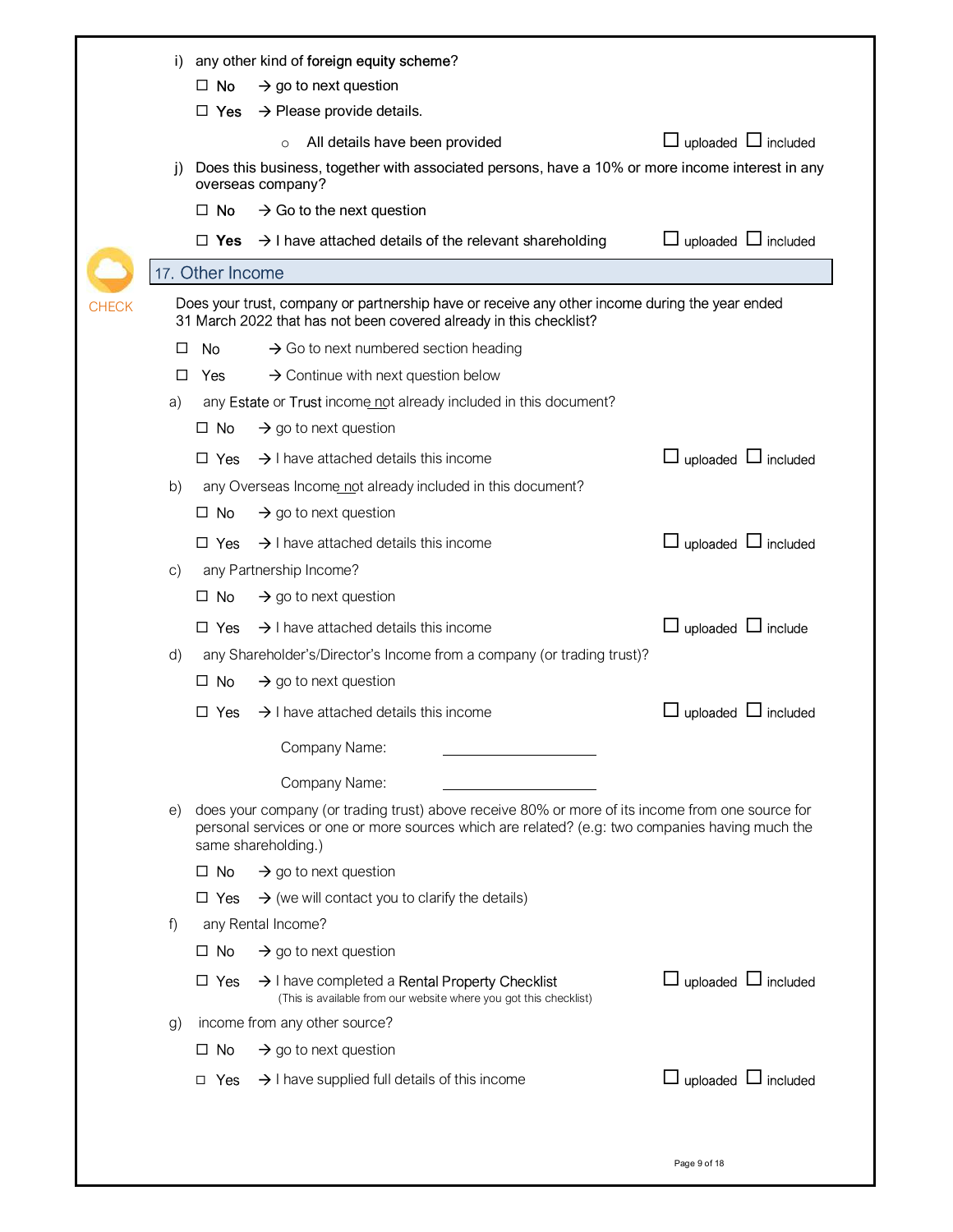|              | 18. Insurance Claims and/or Payouts                                                                                                                                                                              |
|--------------|------------------------------------------------------------------------------------------------------------------------------------------------------------------------------------------------------------------|
| <b>CHECK</b> | Did you receive any insurance pay-outs or have you lodged any insurance claims during the year?                                                                                                                  |
|              | $\rightarrow$ Proceed to next numbered section heading<br>No.<br>□                                                                                                                                               |
|              | $\rightarrow$ I have attached details of all insurance claims or payouts<br>$\Box$ uploaded $\Box$ included<br>Yes<br>$\perp$                                                                                    |
|              | 19. Holiday Homes - Mixed Use (used personally and rented out)                                                                                                                                                   |
| <b>CHECK</b> | Do you own a holiday home that you rented out and was unused for at least 62 days during the year<br>ended 31 March 2022?                                                                                        |
|              | $\rightarrow$ Go to next numbered section heading<br>No.<br>□                                                                                                                                                    |
|              | $\rightarrow$ Continue with next question below<br>□<br>Yes                                                                                                                                                      |
|              | A: Income:                                                                                                                                                                                                       |
|              | A1: Was the holiday home rented by a non-associated person at a rental rate of 80% or more of the<br>market rate?                                                                                                |
|              | $\rightarrow$ Go to A2<br>No.<br>□                                                                                                                                                                               |
|              | Yes<br>$\rightarrow$ Please provide details of:<br>□<br>Total number of nights rented for the year ended 31-03-22:<br>$\circ$                                                                                    |
|              | Total rent received from the above nights:<br>\$                                                                                                                                                                 |
|              | A2: Did you have to stay in the property to repair damage caused by the above tenants during the year<br>ended 31-03-22?                                                                                         |
|              | No.<br>$\rightarrow$ Go to <b>B</b><br>> Number of nights stayed in order to repair property:<br>Yes<br>□                                                                                                        |
|              | Please provide amounts of expenses incurred due to renting the home out:                                                                                                                                         |
|              | Repairs and Maintenance due to damage by tenants: ______________________________                                                                                                                                 |
|              |                                                                                                                                                                                                                  |
|              | Power/Gas used by tenants:                                                                                                                                                                                       |
|              | <b>B: Private Use:</b>                                                                                                                                                                                           |
|              | Was the holiday home used by you, your family, associated people or a 3rd party paying less than 80%<br>of the market rate?                                                                                      |
|              | $\square$ No<br>$\rightarrow$ Go to C<br>$\rightarrow$ How many nights was the property used for private use?<br>$\Box$ Yes<br>Note: this excludes the nights relating to repairing the property mentioned above |
|              | C: Other Expenses:<br>Note: This section should not include expenses relating directly to private use days such as power,<br>water purchase or cleaning. Please provide expense amounts relating to:             |
|              | Interest on Mortgage: ____________________                                                                                                                                                                       |
|              |                                                                                                                                                                                                                  |
|              |                                                                                                                                                                                                                  |
|              |                                                                                                                                                                                                                  |
|              |                                                                                                                                                                                                                  |
|              |                                                                                                                                                                                                                  |
|              | D. Value of Property:<br>Please provide either Government Valuation or purchase price if the property was purchased from a 3rd<br>party since the most recent Government Valuation.                              |
|              | Value of Property: ______________________                                                                                                                                                                        |
|              |                                                                                                                                                                                                                  |
|              | Page 10 of 18                                                                                                                                                                                                    |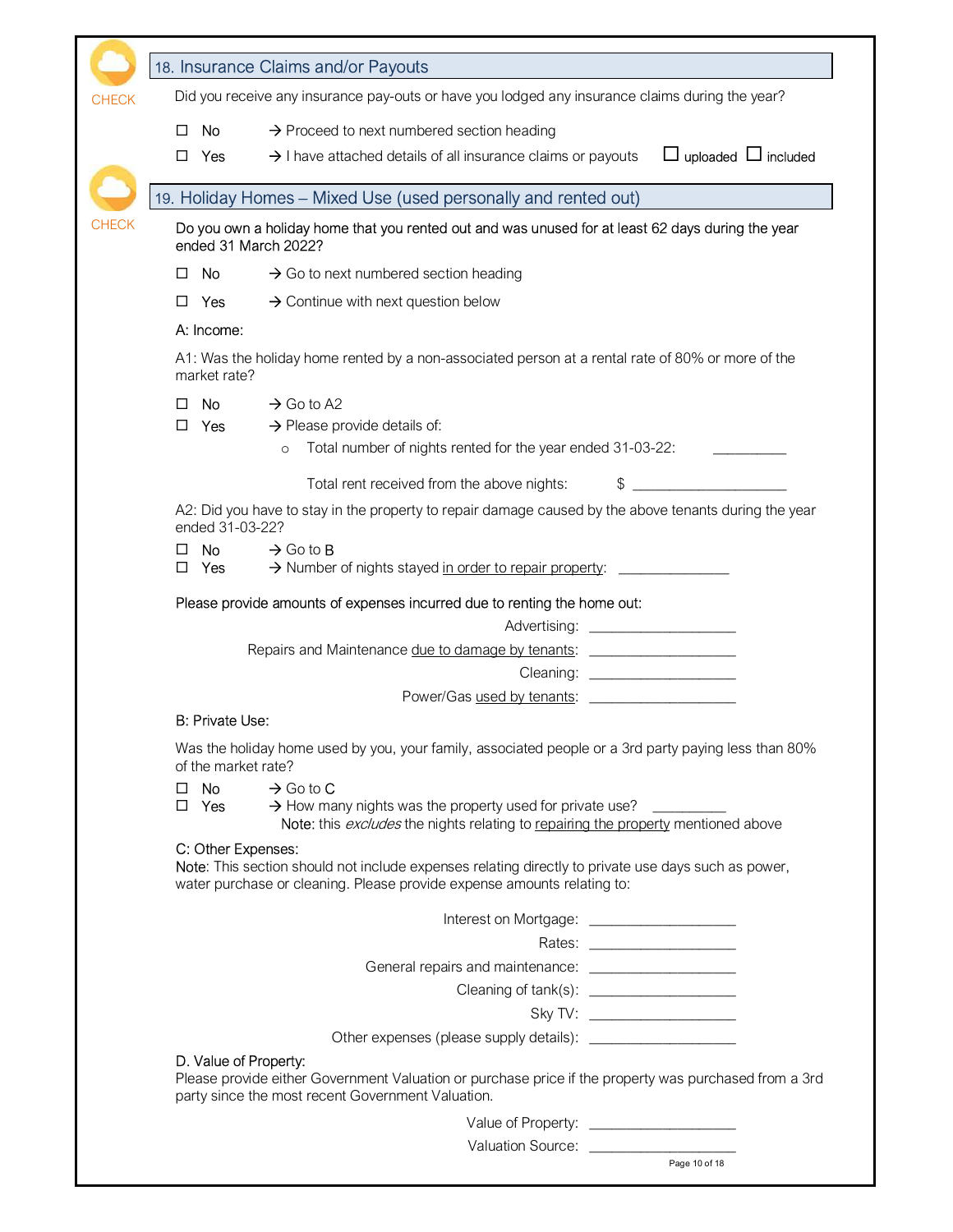| <b>Other and Miscellaneous Items</b> |                 |                                                                                                                                                                                                                                                                            |                 |                 |
|--------------------------------------|-----------------|----------------------------------------------------------------------------------------------------------------------------------------------------------------------------------------------------------------------------------------------------------------------------|-----------------|-----------------|
|                                      |                 | 20. Personal Guarantees                                                                                                                                                                                                                                                    |                 |                 |
|                                      |                 | Have you offered or provided any personal guarantees to anyone during the financial year?                                                                                                                                                                                  |                 |                 |
| □                                    | No.             | $\rightarrow$ Proceed to next numbered section heading                                                                                                                                                                                                                     |                 |                 |
|                                      |                 |                                                                                                                                                                                                                                                                            |                 |                 |
| □                                    | Yes             | $\rightarrow$ I have attached details of the personal guarantee(s)                                                                                                                                                                                                         | uploaded        | included        |
|                                      |                 | 21. Contingent Liabilities                                                                                                                                                                                                                                                 |                 |                 |
|                                      |                 | Are there any possible liabilities that may arise during the next twelve months that could impact on your<br>business? (e.g: Pending legal action or major warranty claims)                                                                                                |                 |                 |
| $\mathbf{1}$                         | No              | $\rightarrow$ Proceed to next numbered section heading                                                                                                                                                                                                                     |                 |                 |
| □                                    | Yes             | $\rightarrow$ I have attached details of any possible liabilities                                                                                                                                                                                                          | uploaded        | $\Box$ included |
|                                      |                 | 22. Business Changes                                                                                                                                                                                                                                                       |                 |                 |
|                                      |                 | Have there been any changes that may affect the accurate preparation of your financial statements that<br>we may not be aware of? (e.g.: changes in the structure of the business, change of directors or<br>shareholders, or any other matter that we should know about.) |                 |                 |
| $\mathsf{L}$                         | No              | $\rightarrow$ Proceed to next numbered section heading                                                                                                                                                                                                                     |                 |                 |
| □                                    | Yes             | $\rightarrow$ I have supplied details and reasons for these below                                                                                                                                                                                                          | J uploaded      | $\Box$ included |
|                                      |                 |                                                                                                                                                                                                                                                                            |                 |                 |
|                                      |                 | 23. Company Constitution                                                                                                                                                                                                                                                   |                 |                 |
|                                      |                 | Does your company have a unique constitution specifically drafted for your company?                                                                                                                                                                                        |                 |                 |
| □                                    | No              | $\rightarrow$ Go to next numbered section heading                                                                                                                                                                                                                          |                 |                 |
| $\Box$                               | Yes             | $\rightarrow$ Tick either                                                                                                                                                                                                                                                  |                 |                 |
|                                      |                 | I have attached a copy of the Company Constitution                                                                                                                                                                                                                         | $\Box$ uploaded |                 |
|                                      |                 | OR:                                                                                                                                                                                                                                                                        |                 |                 |
|                                      |                 | I have previously sent E3 a Company Constitution                                                                                                                                                                                                                           | sent already    | $\Box$ included |
|                                      |                 | 24. Shareholders' Agreement                                                                                                                                                                                                                                                |                 |                 |
|                                      |                 | Does your company have a shareholders' agreement?                                                                                                                                                                                                                          |                 |                 |
|                                      | No              | $\rightarrow$ Go to next numbered section heading                                                                                                                                                                                                                          |                 |                 |
| □                                    | Yes             | $\rightarrow$ Tick either                                                                                                                                                                                                                                                  |                 |                 |
|                                      |                 | I have attached a Shareholders' Agreement<br>OR:                                                                                                                                                                                                                           | uploaded        |                 |
|                                      |                 | I have previously sent E3 a Shareholders' Agreement                                                                                                                                                                                                                        | sent already    |                 |
|                                      |                 | 25. Transactions with related entities (e.g.: inter entity loans, common shareholding)                                                                                                                                                                                     |                 |                 |
|                                      | related entity? | Did this business have any transactions, either financial or by way of goods or services, with any other                                                                                                                                                                   |                 | $\Box$ included |
| ⊔                                    | <b>No</b>       | $\rightarrow$ Go to next numbered section heading                                                                                                                                                                                                                          |                 |                 |
| □                                    | Yes             | $\rightarrow$ I have attached details of transactions with related entities $\Box$ uploaded                                                                                                                                                                                | Page 11 of 18   | included        |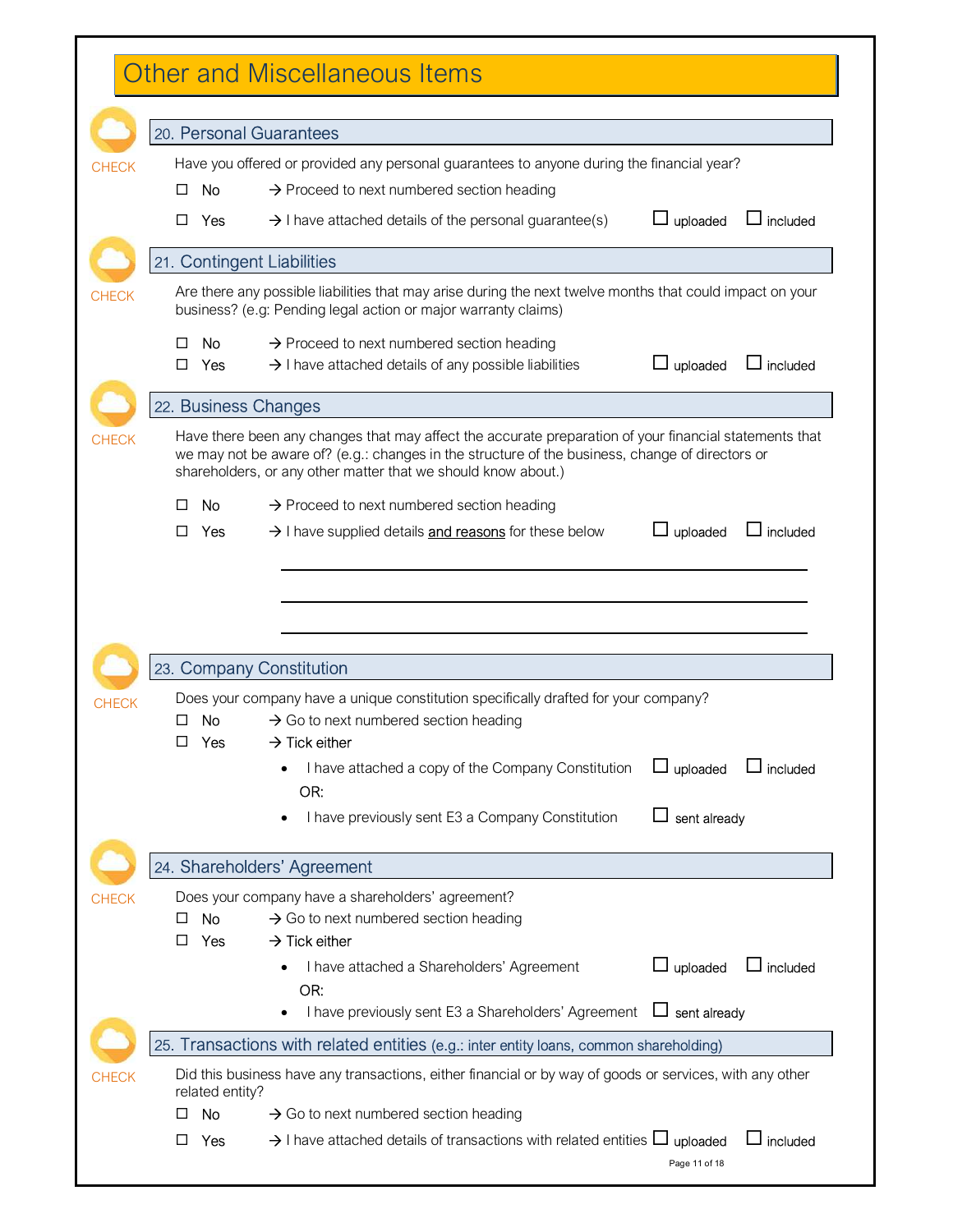|              |                                                                                                                                                                                                                                                                                  |                                                                                                                           | 26. Director, Shareholder, Partnership or Trustee Changes          |                             |  |
|--------------|----------------------------------------------------------------------------------------------------------------------------------------------------------------------------------------------------------------------------------------------------------------------------------|---------------------------------------------------------------------------------------------------------------------------|--------------------------------------------------------------------|-----------------------------|--|
| <b>CHECK</b> | In the last financial year, has there been any change of position, of any person(s) who held the position<br>of Director, Shareholder, Partner or Trustee of the entity named on Page 1 of this checklist?<br>$\rightarrow$ Go to next numbered section heading<br>No<br>$\perp$ |                                                                                                                           |                                                                    |                             |  |
|              | Yes<br>□                                                                                                                                                                                                                                                                         | $\rightarrow$ I have completed details of these changes                                                                   | (Please also provide email address(es) of new trustee(s))          | uploaded<br>$\Box$ included |  |
|              |                                                                                                                                                                                                                                                                                  |                                                                                                                           |                                                                    |                             |  |
|              | 27. Trust                                                                                                                                                                                                                                                                        |                                                                                                                           |                                                                    |                             |  |
| <b>CHECK</b> | Do you have a trust?                                                                                                                                                                                                                                                             |                                                                                                                           |                                                                    |                             |  |
|              | <b>No</b><br>□                                                                                                                                                                                                                                                                   | $\rightarrow$ Go to next numbered section heading                                                                         |                                                                    |                             |  |
|              | Yes<br>□                                                                                                                                                                                                                                                                         |                                                                                                                           | $\rightarrow$ Please answer the next two questions (A and B):      |                             |  |
|              |                                                                                                                                                                                                                                                                                  | А.                                                                                                                        | How have you supplied a copy of the Trust Deed to us? Tick either: |                             |  |
|              |                                                                                                                                                                                                                                                                                  | OR:                                                                                                                       | I have attached a copy of the Trust Deed                           | $\Box$ uploaded<br>included |  |
|              |                                                                                                                                                                                                                                                                                  | <b>B.</b> Who prepares the trust's returns?<br>E <sub>3</sub><br>$\Box$                                                   | I have previously provided E3 copy of the Trust Deed               | $\Box$ sent already         |  |
|              |                                                                                                                                                                                                                                                                                  | OR:                                                                                                                       |                                                                    |                             |  |
|              |                                                                                                                                                                                                                                                                                  | Another accounting firm (details):<br>ப                                                                                   |                                                                    |                             |  |
|              | Name of Trust                                                                                                                                                                                                                                                                    |                                                                                                                           |                                                                    |                             |  |
|              | Trust contact address:<br><u> 1989 - Johann Harry Barbara, martin d</u>                                                                                                                                                                                                          |                                                                                                                           |                                                                    |                             |  |
|              | Firm that prepares the returns: ____________<br>Have you been made aware of the changes that came into effect on 31/1/21 with                                                                                                                                                    |                                                                                                                           |                                                                    |                             |  |
|              |                                                                                                                                                                                                                                                                                  | regards to the new Trustee Act?                                                                                           | $\Box$ No<br>$\Box$ Yes                                            |                             |  |
|              |                                                                                                                                                                                                                                                                                  | 28. Personal Income Tax Return                                                                                            |                                                                    |                             |  |
| <b>CHECK</b> |                                                                                                                                                                                                                                                                                  | I have completed a Personal Tax Return Questionnaire<br>(This is available from our website where you got this checklist) |                                                                    | completed                   |  |
|              |                                                                                                                                                                                                                                                                                  | 29. Bank Account for Refunds                                                                                              |                                                                    |                             |  |
| <b>CHECK</b> | Inland Revenue no longer issues refund cheques. In case of a refund, what bank account number would<br>you like it sent to?                                                                                                                                                      |                                                                                                                           |                                                                    |                             |  |
|              | 30. Contact Details                                                                                                                                                                                                                                                              |                                                                                                                           |                                                                    |                             |  |
| <b>CHECK</b> | Have you changed address, phone number or email address in the last 12 months?<br>$\rightarrow$ Go to the 'Final Note'<br>No.<br>$\Box$                                                                                                                                          |                                                                                                                           |                                                                    |                             |  |
|              | П<br>Yes                                                                                                                                                                                                                                                                         |                                                                                                                           | $\rightarrow$ I have completed details of these changes below      | ∟ completed                 |  |
|              | New Address:                                                                                                                                                                                                                                                                     |                                                                                                                           | New Phone Number(s):                                               | New Email Address(es):      |  |
|              |                                                                                                                                                                                                                                                                                  | Cell:                                                                                                                     | <u> 1980 - Johann Marie Barn, mars et al.</u>                      |                             |  |
|              |                                                                                                                                                                                                                                                                                  |                                                                                                                           | Home:                                                              |                             |  |
|              |                                                                                                                                                                                                                                                                                  |                                                                                                                           | Business:                                                          | 3:                          |  |
|              |                                                                                                                                                                                                                                                                                  |                                                                                                                           |                                                                    | Page 12 of 18               |  |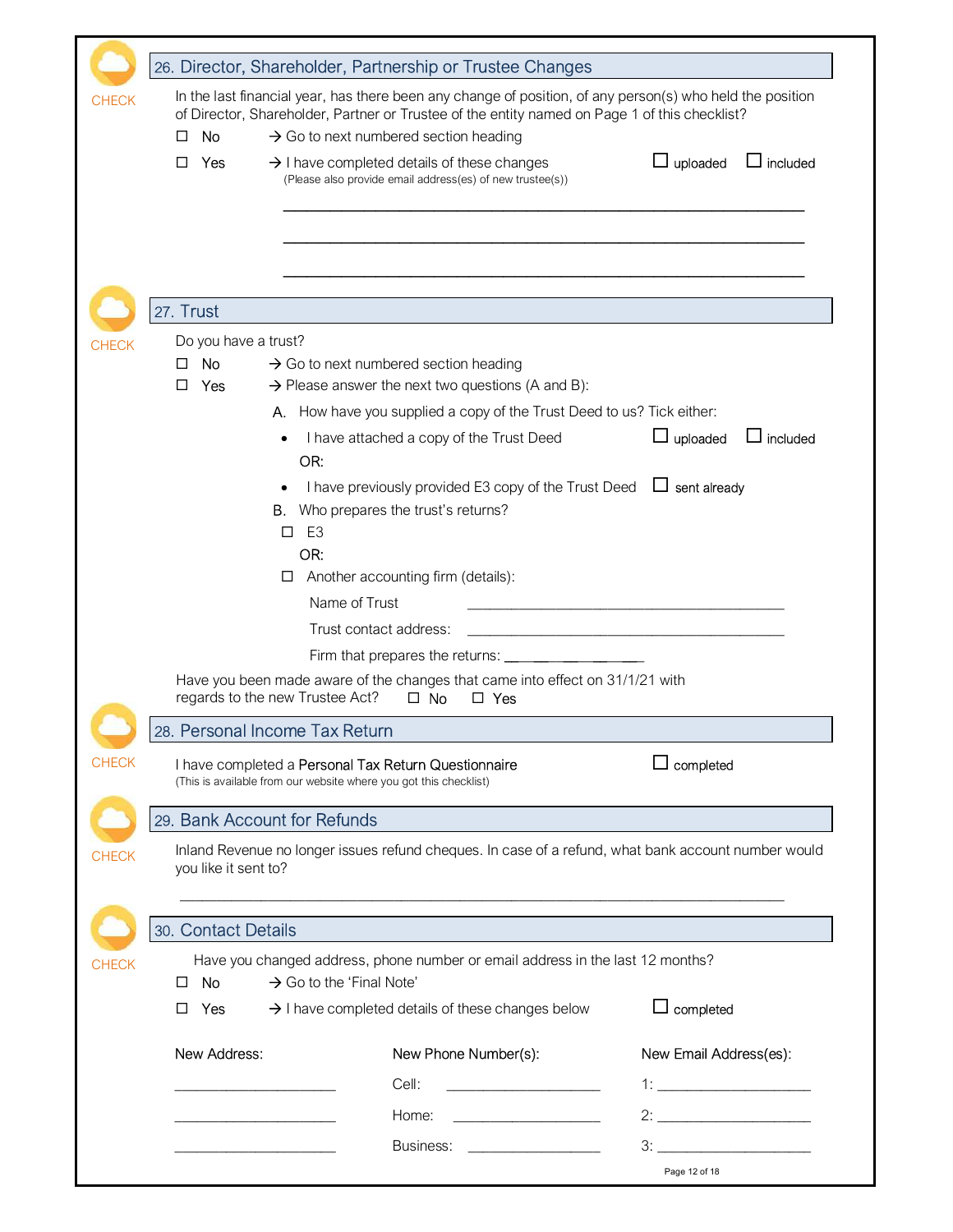### Anti-Money Laundering and Risk Assessment Compliance Requirements

As your Chartered Accountants, each year we have a recurring professional responsibility to ask if there have been any material or relevant changes in your business or personal life that we need to be made aware of that relates to the AML/CFT legislation.

To understand what you need to declare to us, the Department of Internal Affairs link below contains Information for Businesses that you should read.



https://www.dia.govt.nz/AML-CFT-Information-for-Businesses

#### 31. Please tick the relevant box below

- $\Box$  No, I have nothing to declare
- $\Box$  Yes, I am declaring the following

 $\Box$  I am unsure how to answer this question. Can you please help me with my query below.

\_\_\_\_\_\_\_\_\_\_\_\_\_\_\_\_\_\_\_\_\_\_\_\_\_\_\_\_\_\_\_\_\_\_\_\_\_\_\_\_\_\_\_\_\_

\_\_\_\_\_\_\_\_\_\_\_\_\_\_\_\_\_\_\_\_\_\_\_\_\_\_\_\_\_\_\_\_\_\_\_\_\_\_\_\_\_\_\_\_\_

32. Please detail any applications made with regards to Covid-19 funding

\_\_\_\_\_\_\_\_\_\_\_\_\_\_\_\_\_\_\_\_\_\_\_\_\_\_\_\_\_\_\_\_\_\_\_\_\_\_\_\_\_\_\_\_\_

 $\Box$  Top up loans \$10,000

 $\overline{a}$ 

- $\Box$  \$4000 + \$400 per employee
- Other government funding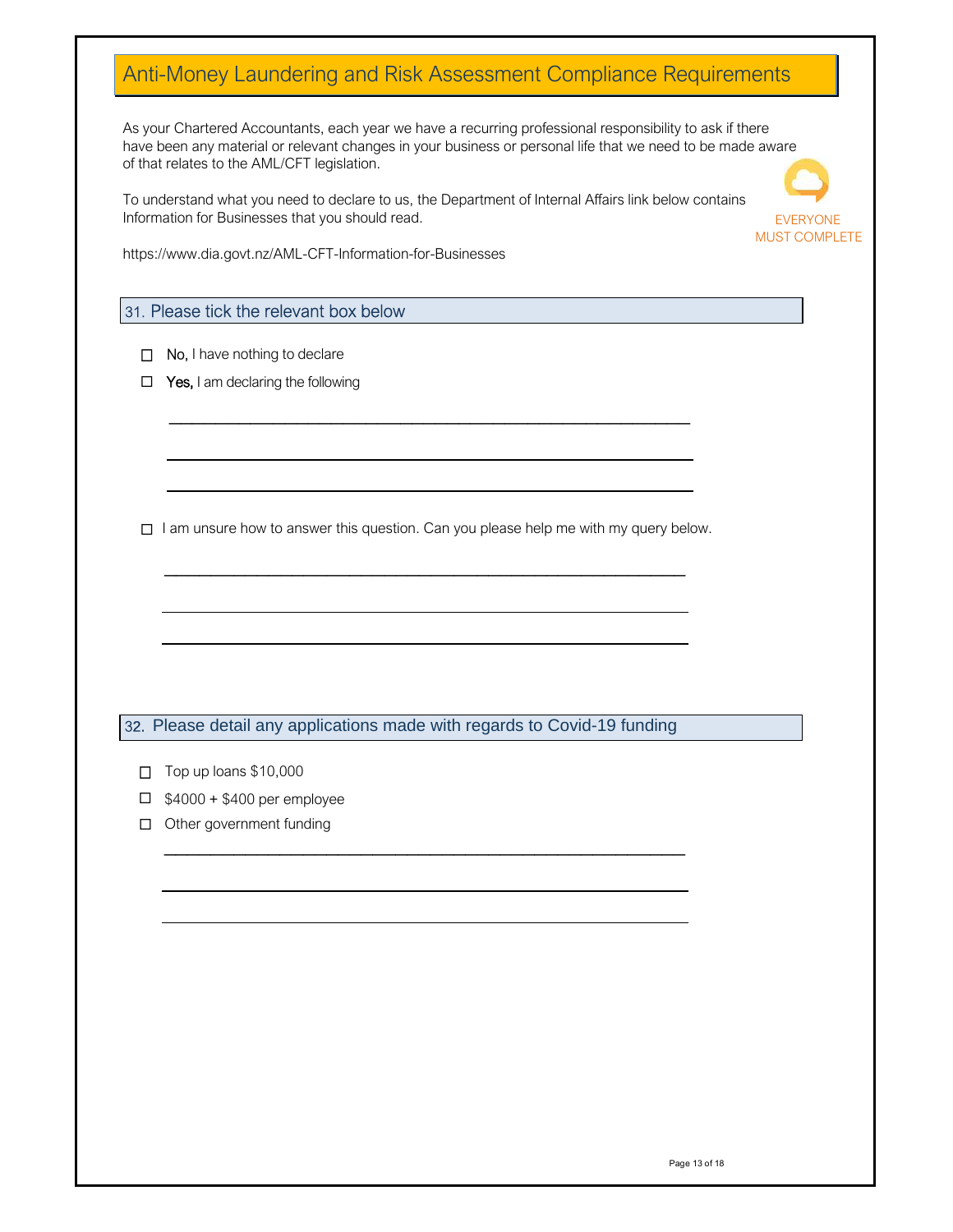## Final Note

Please attach any queries or questions you need answering, or if you need to bring any activity or transaction that you think this questionnaire has not covered and you feel is relevant.

Good luck and we all hope you had a good business year.

Jamie Tulloch

Company Director



P.S. Although you will have already signed a general Client Engagement Agreement, the Terms of Engagement below are specific to the accounting work for the 2022 financial year.

### Terms of Engagement – you must sign this panel.

- ♦ In supplying the information contained on or attached to this checklist, I am requesting that SRN E3 Partners Limited prepare financial statements from the information and records I have provided. An audit or review of the information is not required. I accept responsibility for the accuracy of all information supplied.
- accordance with the standards issued by the New Zealand Institute of Chartered Accountants. ♦ I understand that SRN E3 Partners Limited will prepare Special Purpose Annual Reports in
- and to act as my tax agent. ♦ I give authority for SRN E3 Partners Limited to access any/all accounts I have with Inland Revenue
- financial reports ♦ I give authority to SRN E3 Partners Limited to communicate with and obtain information from my bank, finance or leasing company, the IRD or any other relevant organisation in the completion of the annual
- ♦ I undertake to pay all accounting fees as they fall due, either on the 20th of each month or as per the agreed terms and conditions contained within the Fixed Price and Delivery Agreement that will take precedence over payment by 20th of each month.
- other costs that may result from payment not being made within the agreed terms of trade. ♦ I accept that SRN E3 Partners Limited retains the option to charge penalty interest at the rate of 2% per month for any unpaid fees outside their terms of business and charge collection costs, legal fees and any
- ♦ I accept responsibility for all judgement decisions made in respect of my taxation affairs and will not hold SRN E3 Partners Limited responsible should IRD subsequently challenge any aspects of the tax return.
- I understand fees for preparing my tax return and any related accounting and for all consultations are charged on the basis of the time taken to do my work and the degree of knowledge and skill of your staff members involved in the assignment

| <b>Business IRD Number:</b>       |                                                             | Date:                                                                                            |  |
|-----------------------------------|-------------------------------------------------------------|--------------------------------------------------------------------------------------------------|--|
| <b>Business Name:</b>             |                                                             |                                                                                                  |  |
| Client Signature*:                |                                                             |                                                                                                  |  |
| *You can 'sign' this document by: |                                                             |                                                                                                  |  |
| ٠                                 | Print just this page, sign it, then scan and email it to us |                                                                                                  |  |
| ٠                                 |                                                             | Copy and paste an image of your signature into this PDF (as long as your software allows you to) |  |
| $\bullet$                         |                                                             | CLICK HERE to get us to email you a document you can sign on your phone or tablet                |  |
|                                   |                                                             |                                                                                                  |  |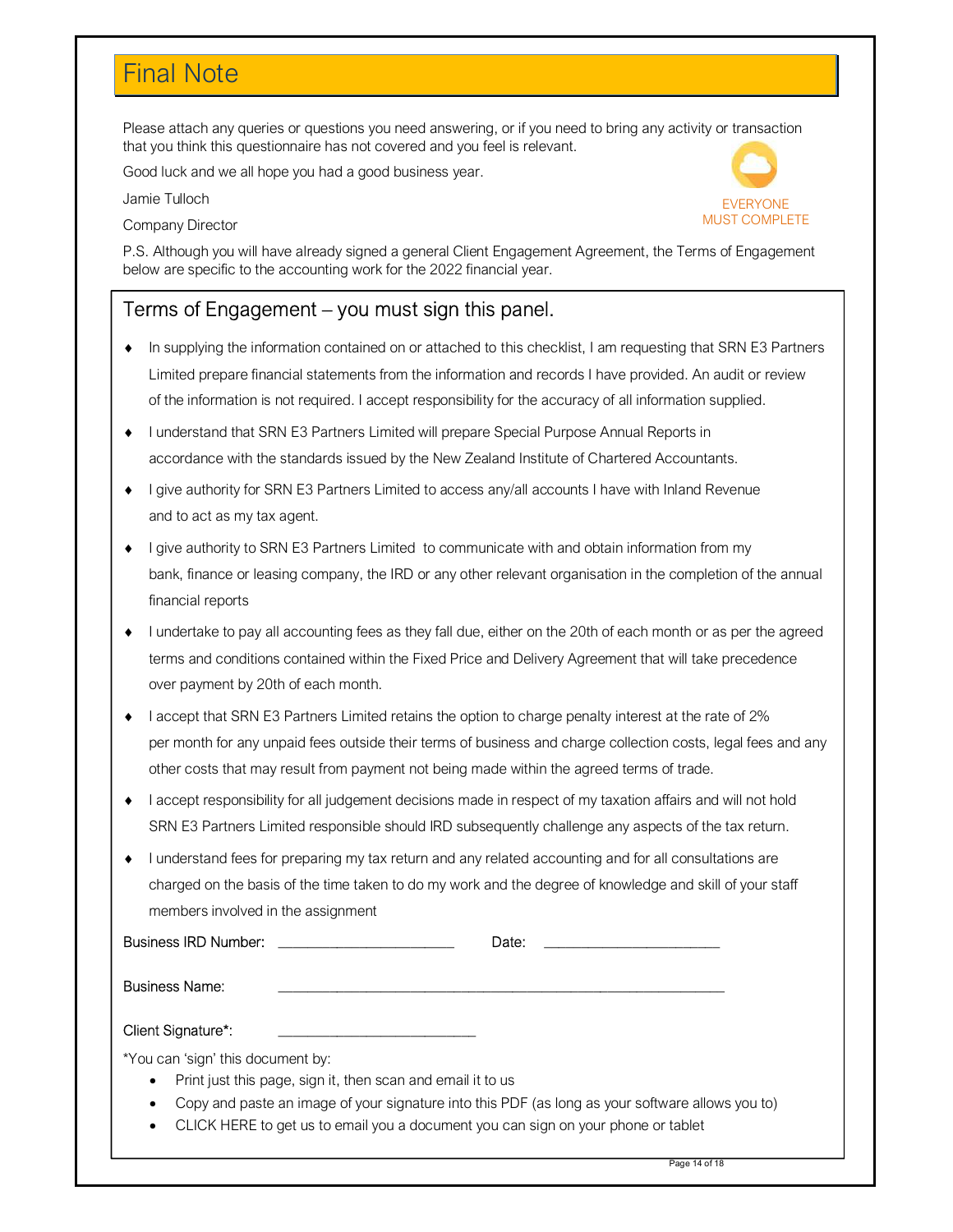#### 33. ACCOUNTS RECEIVABLE / SCHEDULE OF DEBTORS

Name of Business: \_\_\_\_\_\_\_\_\_\_\_\_\_\_\_\_\_\_\_\_\_\_\_\_\_\_\_\_\_\_\_\_\_\_\_\_\_\_\_\_\_\_\_\_\_\_\_\_\_\_\_\_\_\_\_\_\_\_\_\_\_\_\_\_\_\_\_\_\_\_

Balance Date: \_\_\_\_\_\_\_\_\_\_\_\_\_\_\_\_\_\_\_\_\_\_\_\_\_\_\_\_\_\_\_\_\_\_\_\_\_\_\_\_\_\_\_\_\_\_\_\_\_\_\_\_\_\_\_\_\_\_\_\_\_\_\_\_\_\_\_\_\_\_\_\_\_\_

SKIP

Please complete this schedule or attach your own debtors' schedule.

| Name of Debtor | Service/Product Supplied | Date of<br>Invoice | Amount Owed<br>Please state if<br>GST included or<br>excluded | Code<br>(E3 office use<br>only) |
|----------------|--------------------------|--------------------|---------------------------------------------------------------|---------------------------------|
|                |                          |                    |                                                               |                                 |
|                |                          |                    |                                                               |                                 |
|                |                          |                    |                                                               |                                 |
|                |                          |                    |                                                               |                                 |
|                |                          |                    |                                                               |                                 |
|                |                          |                    |                                                               |                                 |
|                |                          |                    |                                                               |                                 |
|                |                          |                    |                                                               |                                 |
|                |                          |                    |                                                               |                                 |
|                |                          |                    |                                                               |                                 |
|                |                          |                    |                                                               |                                 |
|                |                          |                    |                                                               |                                 |
|                |                          |                    |                                                               |                                 |
|                |                          |                    |                                                               |                                 |
|                |                          |                    |                                                               |                                 |
|                |                          |                    |                                                               |                                 |
|                |                          |                    |                                                               |                                 |
|                |                          |                    |                                                               |                                 |
|                |                          |                    |                                                               |                                 |
|                |                          |                    |                                                               |                                 |
|                |                          |                    |                                                               |                                 |
|                |                          |                    |                                                               |                                 |
|                |                          |                    |                                                               |                                 |
|                |                          |                    |                                                               |                                 |
|                |                          |                    |                                                               |                                 |
|                |                          |                    |                                                               |                                 |
|                |                          |                    |                                                               |                                 |
|                |                          |                    |                                                               |                                 |
|                |                          |                    |                                                               |                                 |
|                |                          |                    |                                                               |                                 |
|                |                          |                    |                                                               |                                 |
|                |                          |                    |                                                               |                                 |
| <b>TOTAL</b>   |                          |                    | $\boldsymbol{\theta}$                                         |                                 |

Page 15 of 18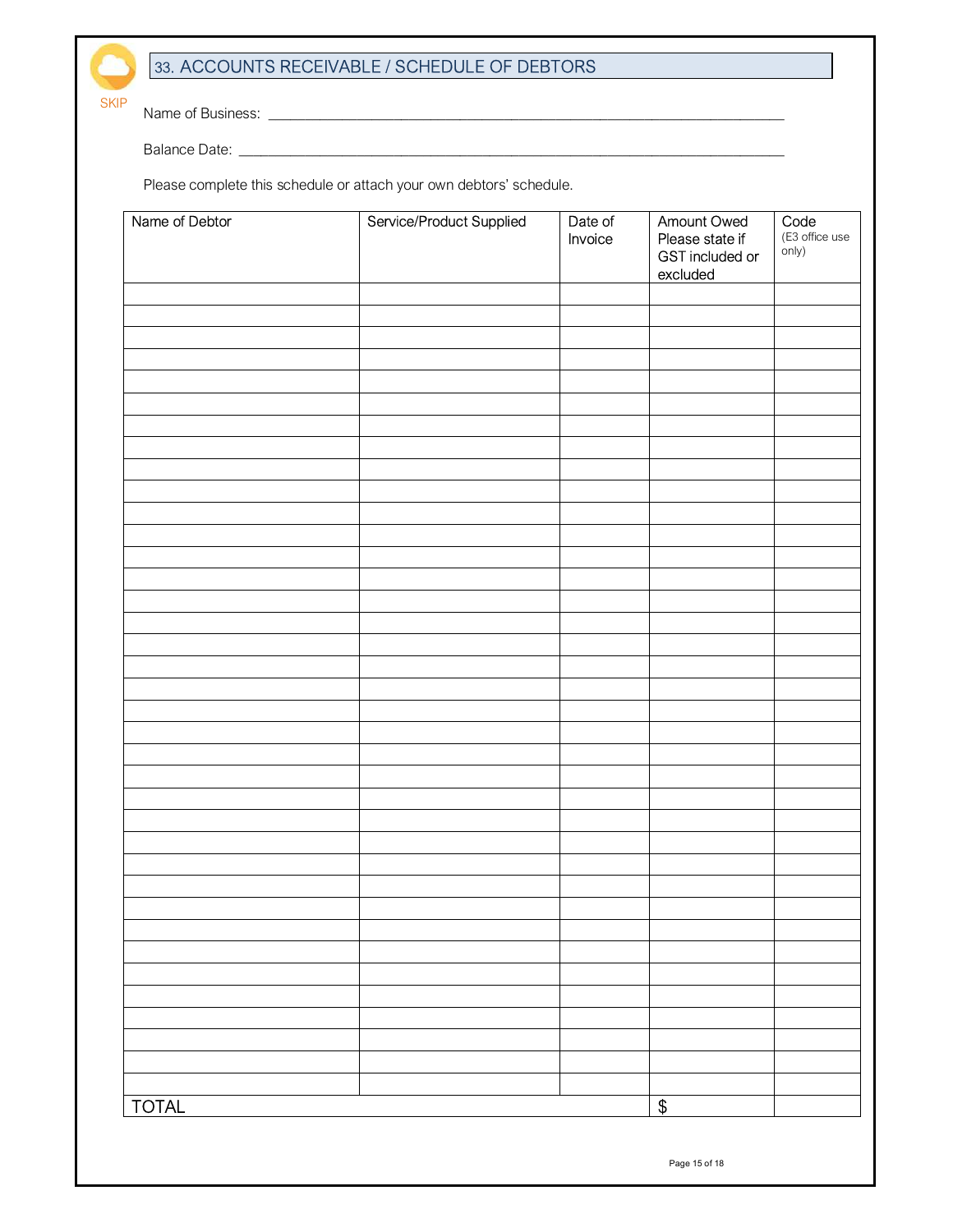#### 34.ACCOUNTS PAYABLE / SCHEDULE OF CREDITORS

Name of Business: \_\_\_\_\_\_\_\_\_\_\_\_\_\_\_\_\_\_\_\_\_\_\_\_\_\_\_\_\_\_\_\_\_\_\_\_\_\_\_\_\_\_\_\_\_\_\_\_\_\_\_\_\_\_\_\_\_\_\_\_\_\_\_\_\_\_\_\_\_\_

Balance Date: \_\_\_\_\_\_\_\_\_\_\_\_\_\_\_\_\_\_\_\_\_\_\_\_\_\_\_\_\_\_\_\_\_\_\_\_\_\_\_\_\_\_\_\_\_\_\_\_\_\_\_\_\_\_\_\_\_\_\_\_\_\_\_\_\_\_\_\_\_\_\_\_\_\_

**SKIP** 

Please complete this schedule or attach your own creditors' schedule.

| Name of Creditor | Service/Product Supplied | Date of<br>Invoice | Amount Owed<br>Please state if<br>GST included or<br>excluded | Code<br>(E3 Office<br>use only) |
|------------------|--------------------------|--------------------|---------------------------------------------------------------|---------------------------------|
|                  |                          |                    |                                                               |                                 |
|                  |                          |                    |                                                               |                                 |
|                  |                          |                    |                                                               |                                 |
|                  |                          |                    |                                                               |                                 |
|                  |                          |                    |                                                               |                                 |
|                  |                          |                    |                                                               |                                 |
|                  |                          |                    |                                                               |                                 |
|                  |                          |                    |                                                               |                                 |
|                  |                          |                    |                                                               |                                 |
|                  |                          |                    |                                                               |                                 |
|                  |                          |                    |                                                               |                                 |
|                  |                          |                    |                                                               |                                 |
|                  |                          |                    |                                                               |                                 |
|                  |                          |                    |                                                               |                                 |
|                  |                          |                    |                                                               |                                 |
|                  |                          |                    |                                                               |                                 |
|                  |                          |                    |                                                               |                                 |
|                  |                          |                    |                                                               |                                 |
|                  |                          |                    |                                                               |                                 |
|                  |                          |                    |                                                               |                                 |
|                  |                          |                    |                                                               |                                 |
|                  |                          |                    |                                                               |                                 |
|                  |                          |                    |                                                               |                                 |
|                  |                          |                    |                                                               |                                 |
|                  |                          |                    |                                                               |                                 |
|                  |                          |                    |                                                               |                                 |
|                  |                          |                    |                                                               |                                 |
|                  |                          |                    |                                                               |                                 |
|                  |                          |                    |                                                               |                                 |
| <b>TOTAL</b>     |                          |                    | $\mathbb S$                                                   |                                 |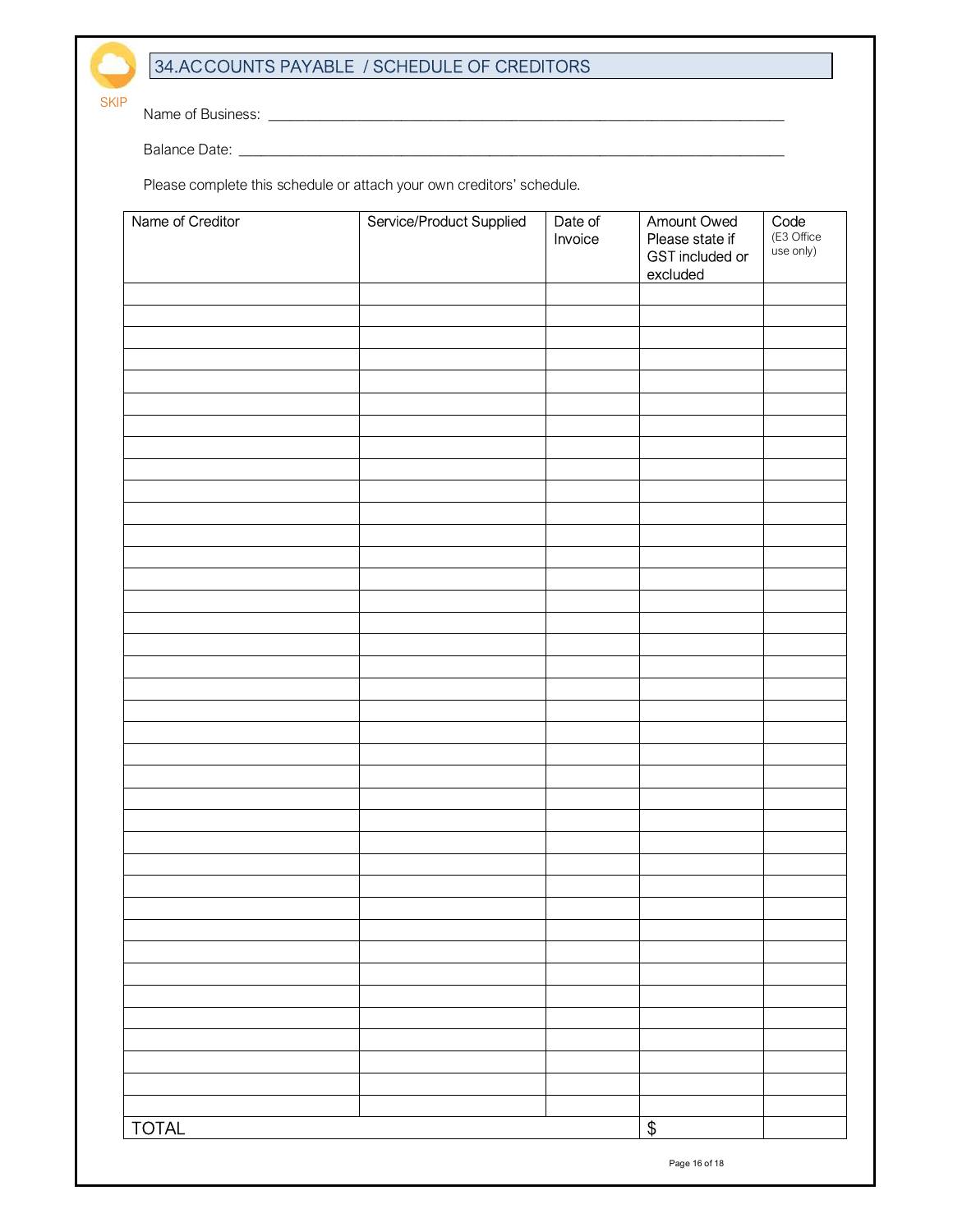#### 35. ASSETS PURCHASED SCHEDULE

If any asset is purchased by Hire Purchase or is Leased, please remember to enclose all relevant documents and agreements. Please note if any asset is purchased for up to a maximum of \$500 (plus GST), then the full value can be deducted as an expense and need not appear on this schedule. SKIP

| <b>Asset Description</b> | Date of Purchase | <b>Cost Price</b><br>(incl. GST) |
|--------------------------|------------------|----------------------------------|
|                          |                  |                                  |
|                          |                  |                                  |
|                          |                  |                                  |
|                          |                  |                                  |
|                          |                  |                                  |
|                          |                  |                                  |
|                          |                  |                                  |
|                          |                  |                                  |
|                          |                  |                                  |
|                          |                  |                                  |
|                          |                  |                                  |
|                          |                  |                                  |

#### 36. ASSETS SOLD SCHEDULE

SKIP

| <b>Asset Description</b> | Date of Sale | Selling Price (Incl.<br>GST) |
|--------------------------|--------------|------------------------------|
|                          |              |                              |
|                          |              |                              |
|                          |              |                              |
|                          |              |                              |
|                          |              |                              |
|                          |              |                              |
|                          |              |                              |
|                          |              |                              |
|                          |              |                              |
|                          |              |                              |
|                          |              |                              |
|                          |              |                              |
|                          |              |                              |
|                          |              |                              |
|                          |              |                              |
|                          |              |                              |
|                          |              |                              |
|                          |              |                              |
|                          |              |                              |